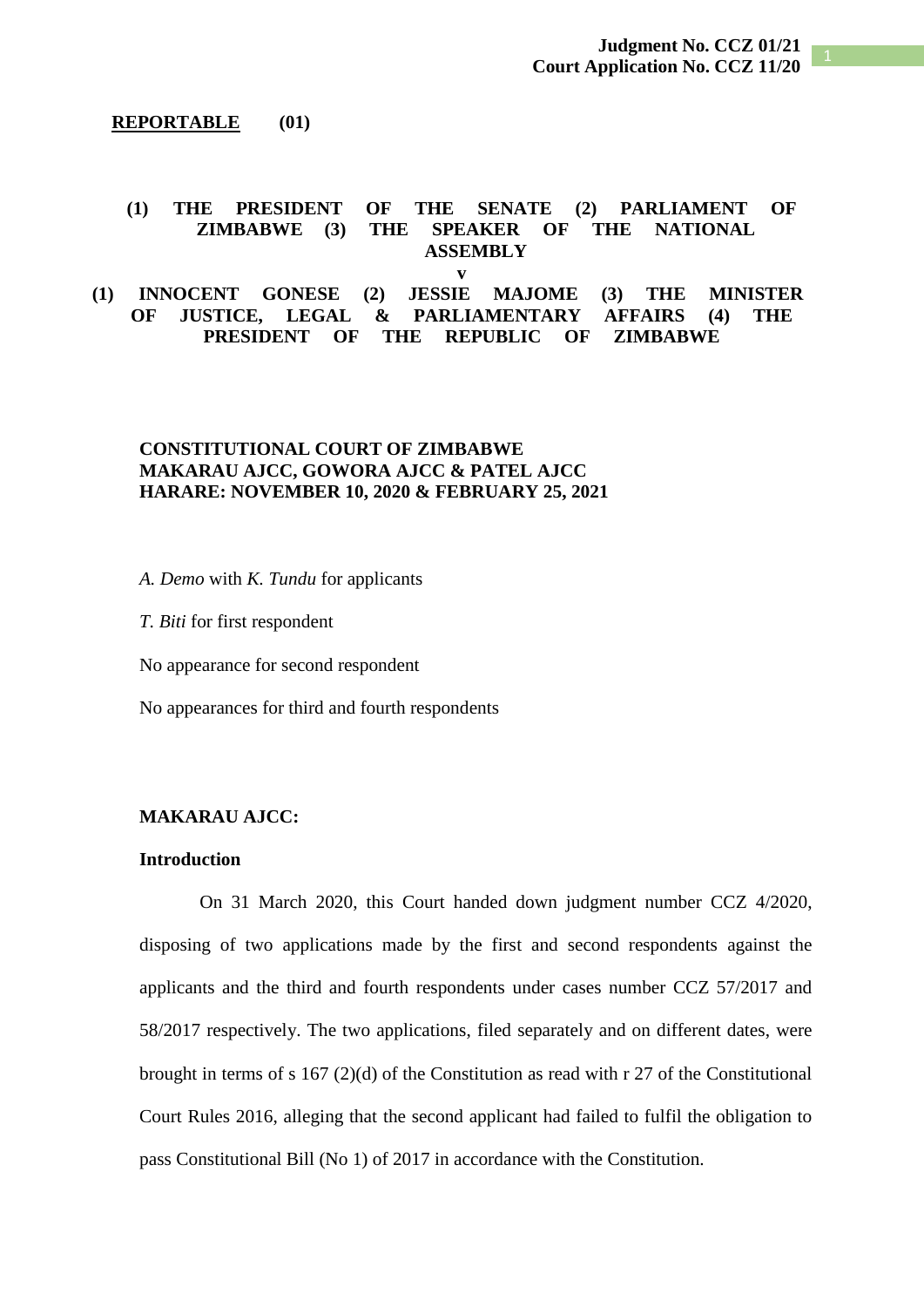The first application was filed in September 2017, before Constitutional Amendment Bill (No 1) of 2017 was presented to the President for assent whilst the second application was filed in December 2017, after the Bill had been assented to and had been gazetted as an Act of Parliament. In view of the fact that the allegations made in the two applications were the same and raised the same issues for determination, the applications were consolidated and heard as one.

No import was attached to the different legislative stages through which the amendment Bill passed as the singular order that was issued by the Court under judgment number CCZ 4/2020 in respect of both applications reads:

- "(a) The proceedings in the Senate on 01 August 2017 when Constitutional Amendment Bill (No 1) of 2017 was passed be and are hereby set aside, for the reason that a two -thirds majority vote was not reached in that House.
- (b) The Senate is directed to conduct a vote in accordance with the procedure for amending the Constitution prescribed by s 328 (5) of the Constitution within one hundred and eighty days of this order, failing which the declaration of invalidity of Constitutional Amendment Bill (No 1) of 2017 in para 1 (a) shall become final.
- 2. The applicant's allegations that there was no vote in the National Assembly on 25 July 2017 when Constitutional Amendment Bill (No1) of 2017 was passed be and is hereby dismissed for lack of merit.
- 3. The applicant's allegation that a two thirds majority was not reached in the National Assembly on 25 July 2017 when Constitutional Amendment Bill (No 1) of 2017 was passed be and is hereby dismissed for lack of merit.
- 4. There is no order as to costs."

The one hundred and eighty days stipulated in para (b) of the order commenced to

run on 1 April 2020 and expired on or about 28 September 2020. The directive in that order

was not complied with for reasons that are set out in the applicants' founding affidavit.

On 25 September 2020, upon realising that the one hundred and eighty days would expire shortly thereafter, the applicants filed an urgent *ex parte* chamber application in this Court securing, on 28 September 2020, a provisional order extending the period and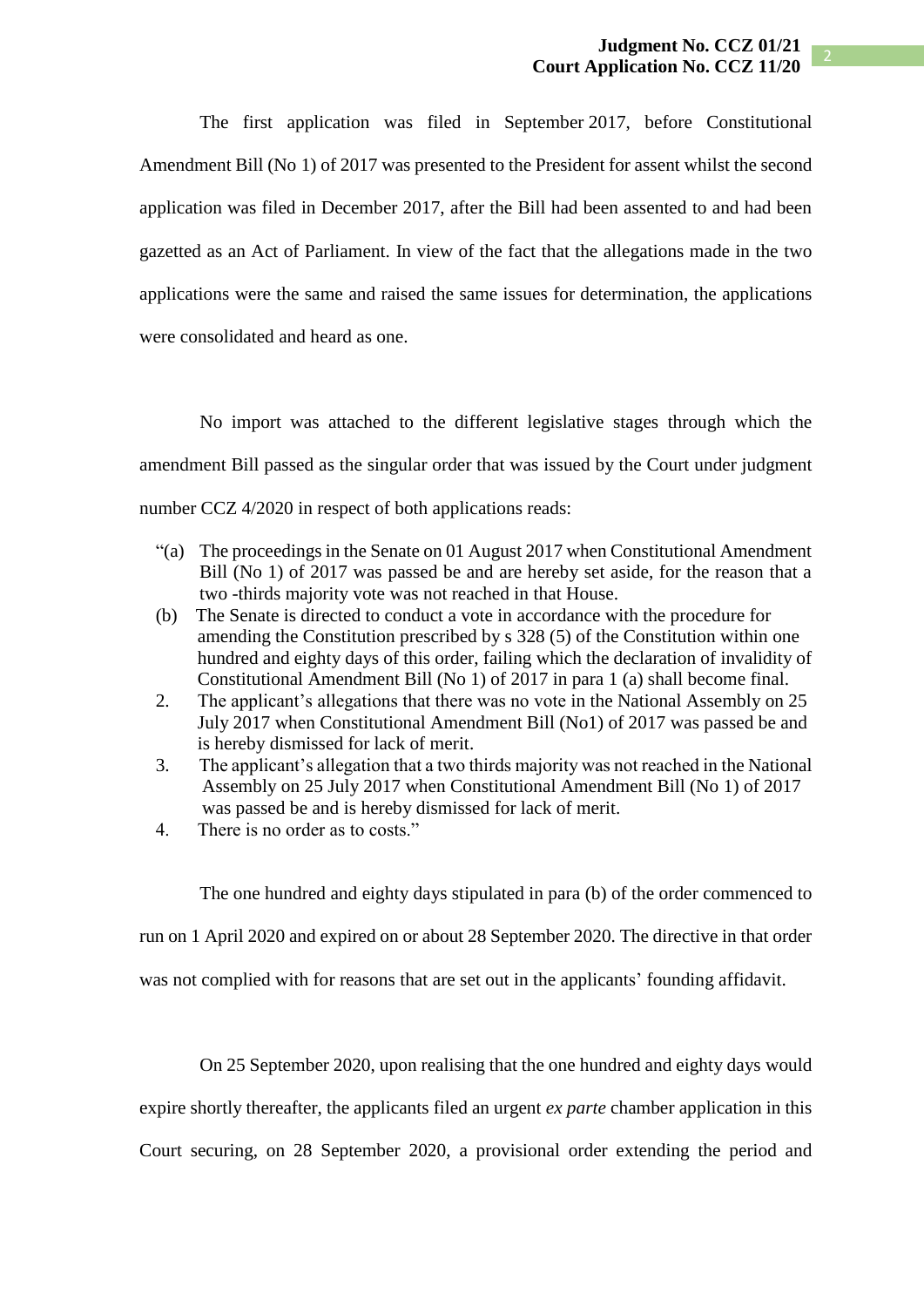concomitantly further suspending the coming into effect of the order of invalidity of the amendment to a date following the determination of this application. On 6 October 2020, the provisional order was confirmed with the consent of the parties.

Simultaneously with the urgent *ex parte* application referred to above, the applicants filed this application, seeking an order for the extension of the 180 days within which the second applicant had to comply with the directive of the court. The draft order did not seek an extension of the suspension of the order of invalidity of Constitutional Amendment Bill (No 1) of 2017.

The application was set down before us for determination.

## **The jurisdiction of this Court**

Whilst the issue of the jurisdiction of this Court did not arise, I wish to explain in passing that notwithstanding that this application relates to an order that was issued by the full bench of this Court, this Court, as presently constituted, has jurisdiction in the matter.

Prior to 22 May 2020, the Constitution required the full bench of this Court to sit in all constitutional cases. Paragraph  $18(2)$  of the  $6<sup>th</sup>$  schedule to the Constitution, which was the governing provision then and which provided for the transition between the repealed constitution and the current Constitution, provided that:

"Notwithstanding section 166, for seven years after the publication date, the Constitutional Court consists of the Chief Justice and the Deputy Chief Justice; and seven other judges of the Supreme Court; **who must sit together as a bench to hear any constitutional case**."(The emphasis is mine)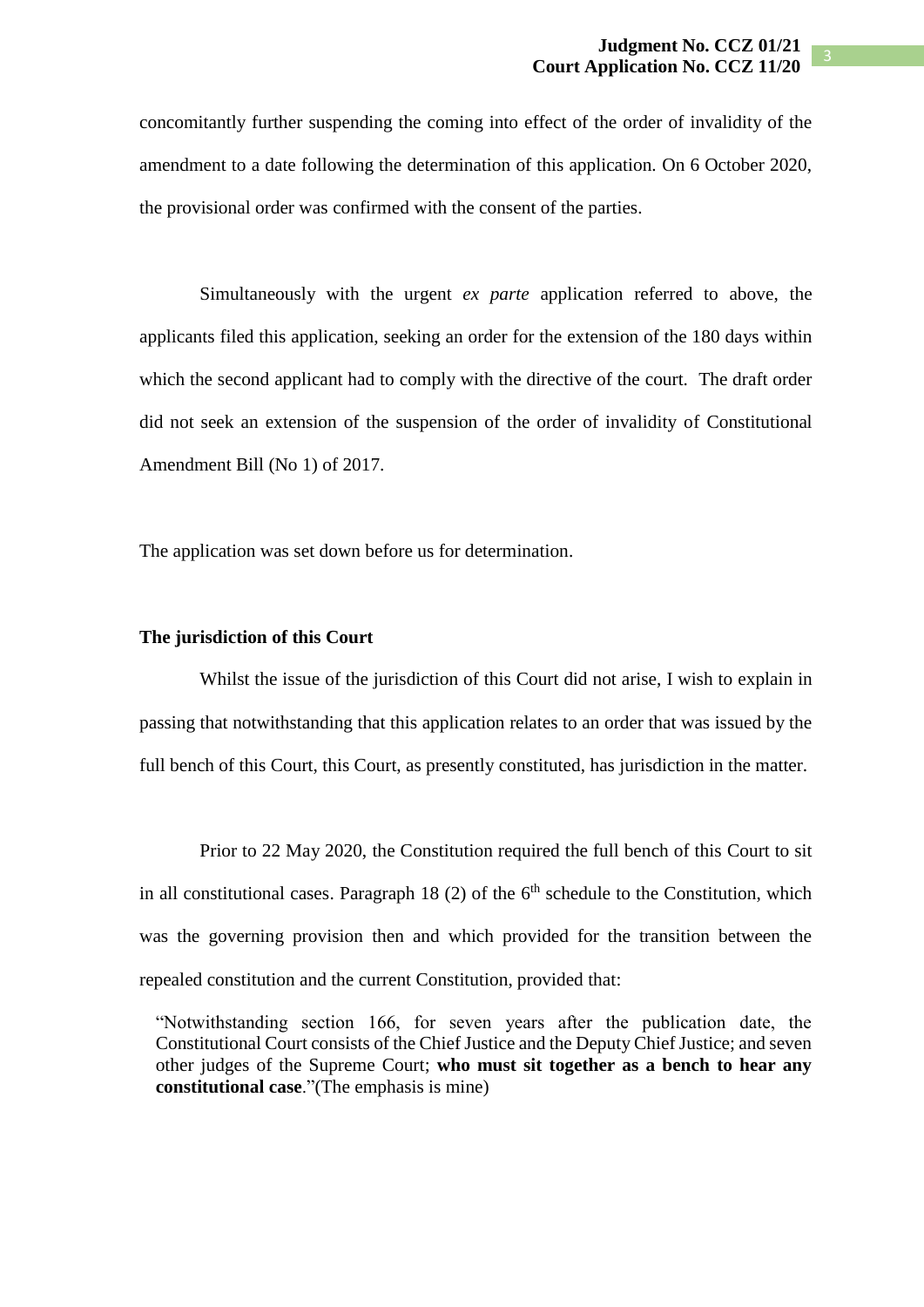The above provision gave way to s 166 of the Constitution, temporarily held in

abeyance by the transitional provisions of the Constitution cited above, which in subs (3)

grants this Court the requisite jurisdiction by providing as follows:

"Cases before the Constitutional Court-

- (a) concerning alleged infringements of a fundamental human right or freedom enshrined in the Constitution in Chapter 4, or concerning the election of a President or Vice President, must be heard by all the judges of the court;
- (b) other than the cases referred to in paragraph (a), must be heard by at least three judges of the court;...."

It is further common cause that s 176 of the Constitution, grants inherent jurisdiction to this Court to protect and regulate its own processes in addition to developing the law in the interests of justice and in accordance with the Constitution.

This application, being an application to extend the lifespan of an order given earlier by the Court, is an incident of the exercise of the inherent jurisdiction of this Court to control and regulate its own processes.

I return to the application.

#### **The application**

In the founding affidavit, the applicants made one material averment. They averred that the judgment of the court number CCZ 4/2020 was handed down one day before a national lock-down was imposed in response to the threat of and to contain the spread of the corona virus. They further averred that the regulations that were enacted to enforce the lock-down initially banned the sittings of the Senate totally as the second respondent was not classified as an essential service provider. It was barred from convening at all for any business. Later, the regulations were relaxed to allow the second applicant to convene for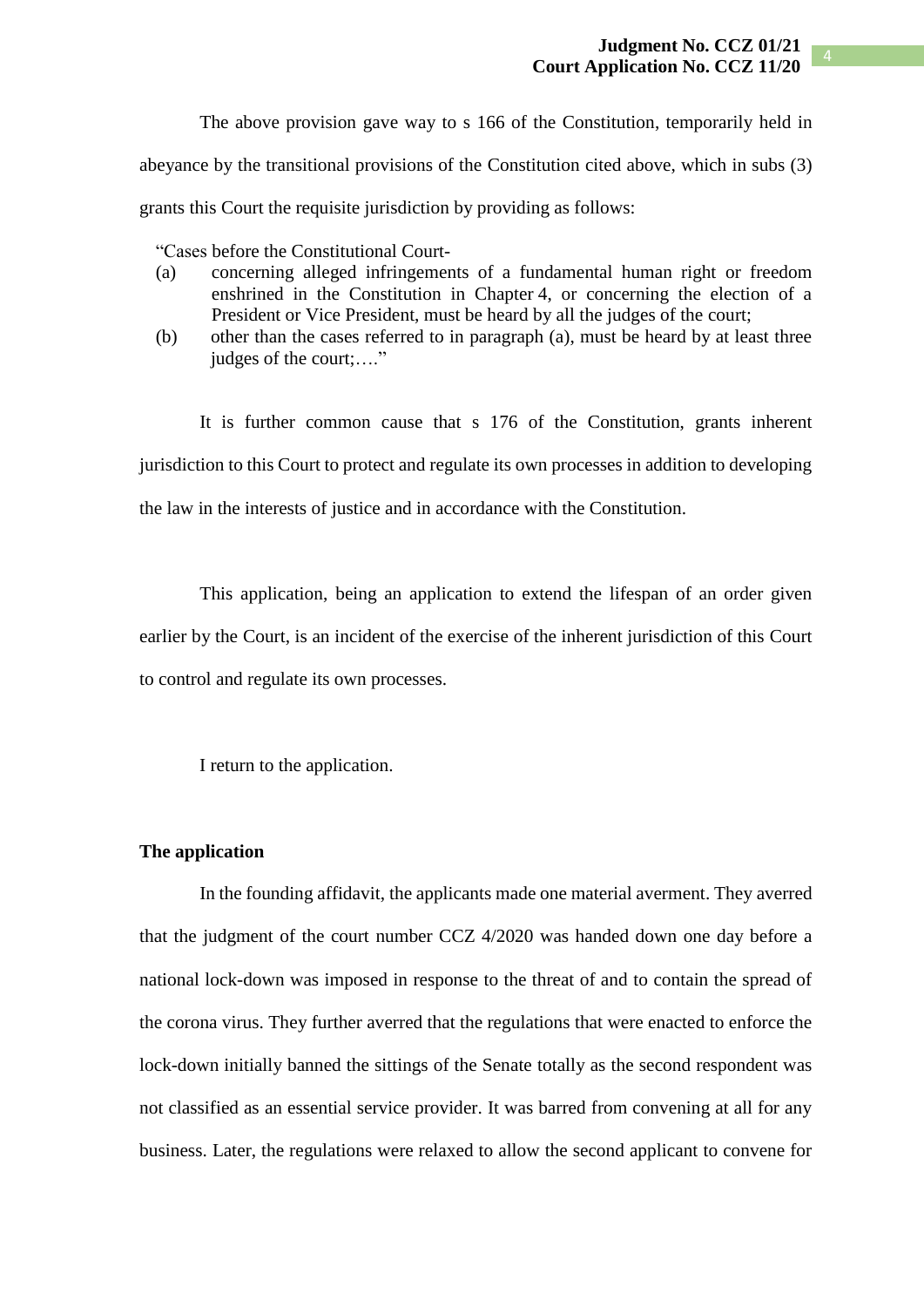business but restricted the number who could lawfully attend any one sitting to less than 50 Senators, a number below the requisite quorum for the passing of a constitutional amendment Bill. As a result, the applicants averred that the Senate could not sit to comply with the directive of the court within the period stipulated in the order.

Only the first respondent opposed the application. On 20 October 2020, counsel for the third and fourth respondents wrote to the Registrar of this Court advising that he did not file opposing papers for the third and fourth respondents as they did not intend to oppose the order sought by the applicants. The letter was a courtesy to the Court.

In addition to opposing the application on its merits, the first respondent raised two preliminary issues.

It was contended firstly that the applicants had *no locus standi* to procure the relief sought. It was argued, both in the opposing affidavit and in the oral submissions by counsel, that the passage of constitutional bills in the Senate is, in accordance with the principles of the separation of powers among the three arms of state, the prerogative of the executive which is given the function to prepare, initiate and to implement national legislation by s 110 of the Constitution. The argument proceeded to urge us to hold that the applicants, representing the legislative organ of state, could not procure the relief sought as they lacked the mandate to initiate national legislation.

Secondly, it was argued again *in limine* that the order sought in this application is unconstitutional, as it will offend against the provisions of s 147 of the Constitution.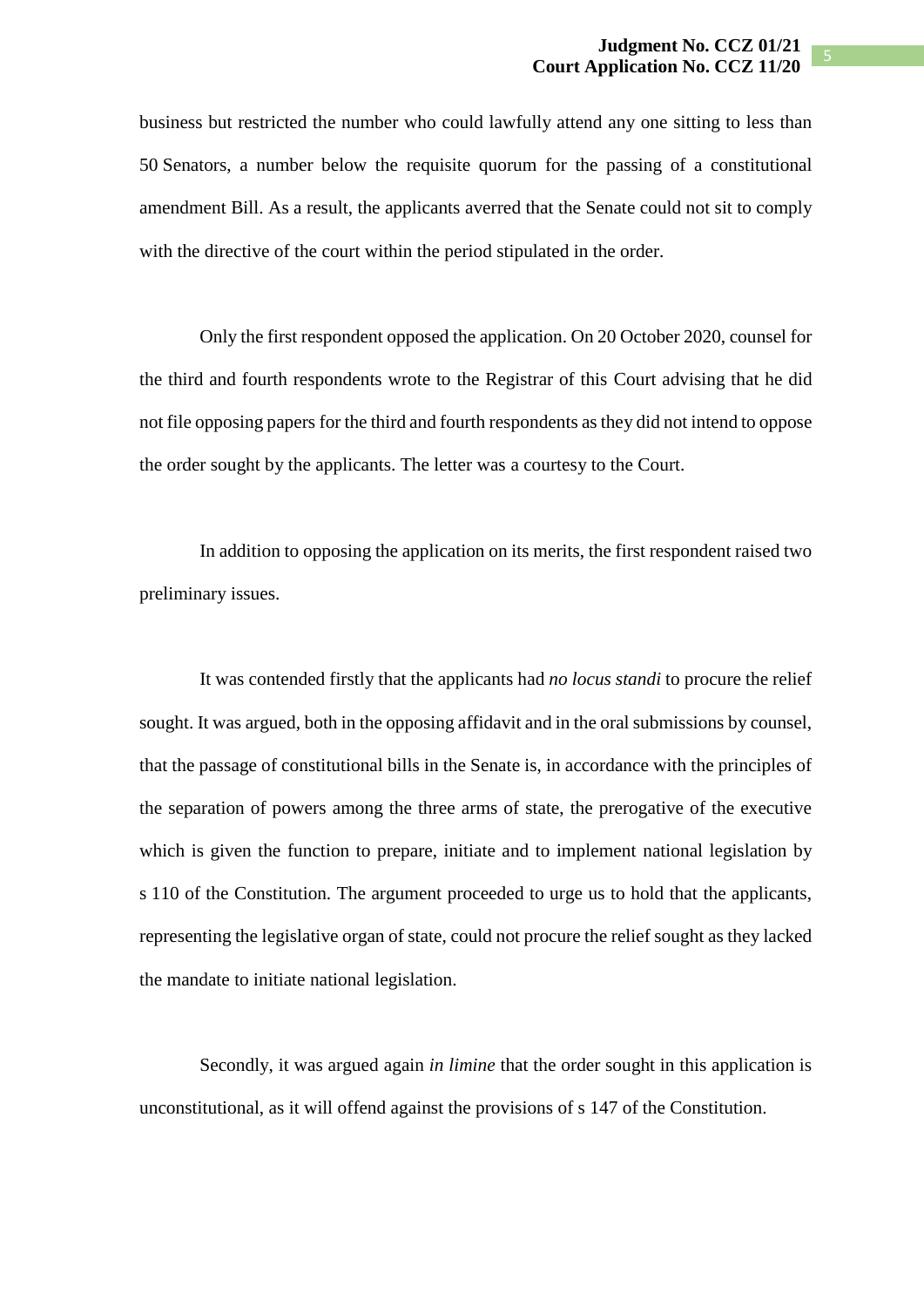Section 147 of the Constitution provides that upon the dissolution of Parliament, all proceedings pending at the time of dissolution are terminated and every Bill, motion, petition or other business lapses. It was thus pressed upon us that Constitutional Amendment Bill (No 1) of 2017 lapsed when the  $8<sup>th</sup>$  Parliament was dissolved to make way for the general elections of 2018. The argument concluded by urging us to find that the Bill cannot be legitimately voted into an Act of Parliament by the 9<sup>th</sup> Parliament which is currently in session.

Regarding the merits of the application, the first respondent argued that the Senate had more than twenty sittings between the date of the judgment and the expiry of the stipulated one hundred and eighty days and could have, had it so desired, complied with the order of the Court during any one of these sittings. The dates of such sittings and the number of Senators in attendance at each sitting were given. It was thus argued that the restrictions imposed by the lock-down regulations on the business of the Senate were but an excuse for the indifference of the Senate to the court order.

# **The issues**

The issues that arise for determination in this application are clear cut. Two arise *in limine.* These are firstly, whether the applicants have *locus standi* to bring this application, and secondly, whether the order of extension sought in this application is unconstitutional. On the merits, there is only one issue. This is whether the applicants have made out a case for the extension of paragraph (b) of the order.

I now turn to discuss the issues *in seriatim*.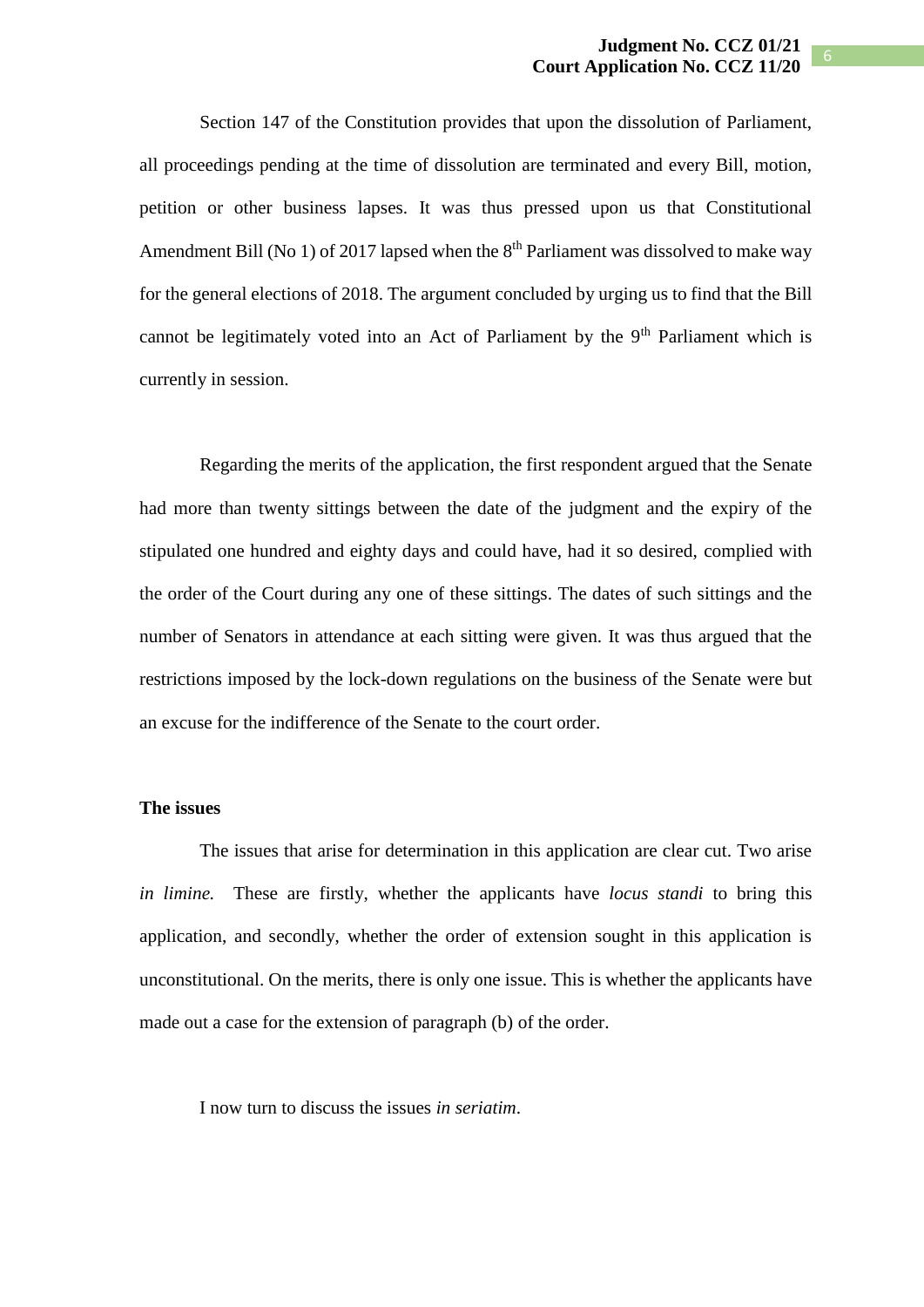#### **Whether the applicants have** *locus standi*

The first respondent invoked the application of the principle of separation of powers as the sole basis upon which to challenge the standing of the applicants to bring this application. He correctly observed that the Constitution recognises and provides for the separation of powers among the organs of state. He further drew the Court's attention to the provision of the Constitution which reposes in the executive the function to prepare, initiate and implement national legislation. He argued that the applicants, representing the legislature, had no such function and therefore did not have the necessary mandate to enable them to comply with the court order.

It was the essence of the first respondent's argument that Parliament, particularly the Senate as a chamber of Parliament, could not be foisted with the power of piloting a Bill through the house as that would blur the lines demarcating the mandate of the legislature from that of the executive in violation of the doctrine of the separation of powers. To complete the argument, it was pressed upon us that the third respondent, who was a party to the proceedings under cases number CCZ 57/17 and 58/17 respectively, ought to have filed the application seeking to extend the period within which to cure the defect attendant upon the passing of Constitutional Amendment Bill (No 1) of 2017 as the executive, not Parliament, was in charge of the constitutional amendment agenda. In the words of counsel, the applicants could not be *dominus litis* in this application but the third respondent could and ought to have been.

It presents itself clearly to me that had this application been an application to this Court at first instance, without any background to it, wherein the applicants were seeking an order granting them leave or power to pass Constitutional Amendment No 1 Bill, or any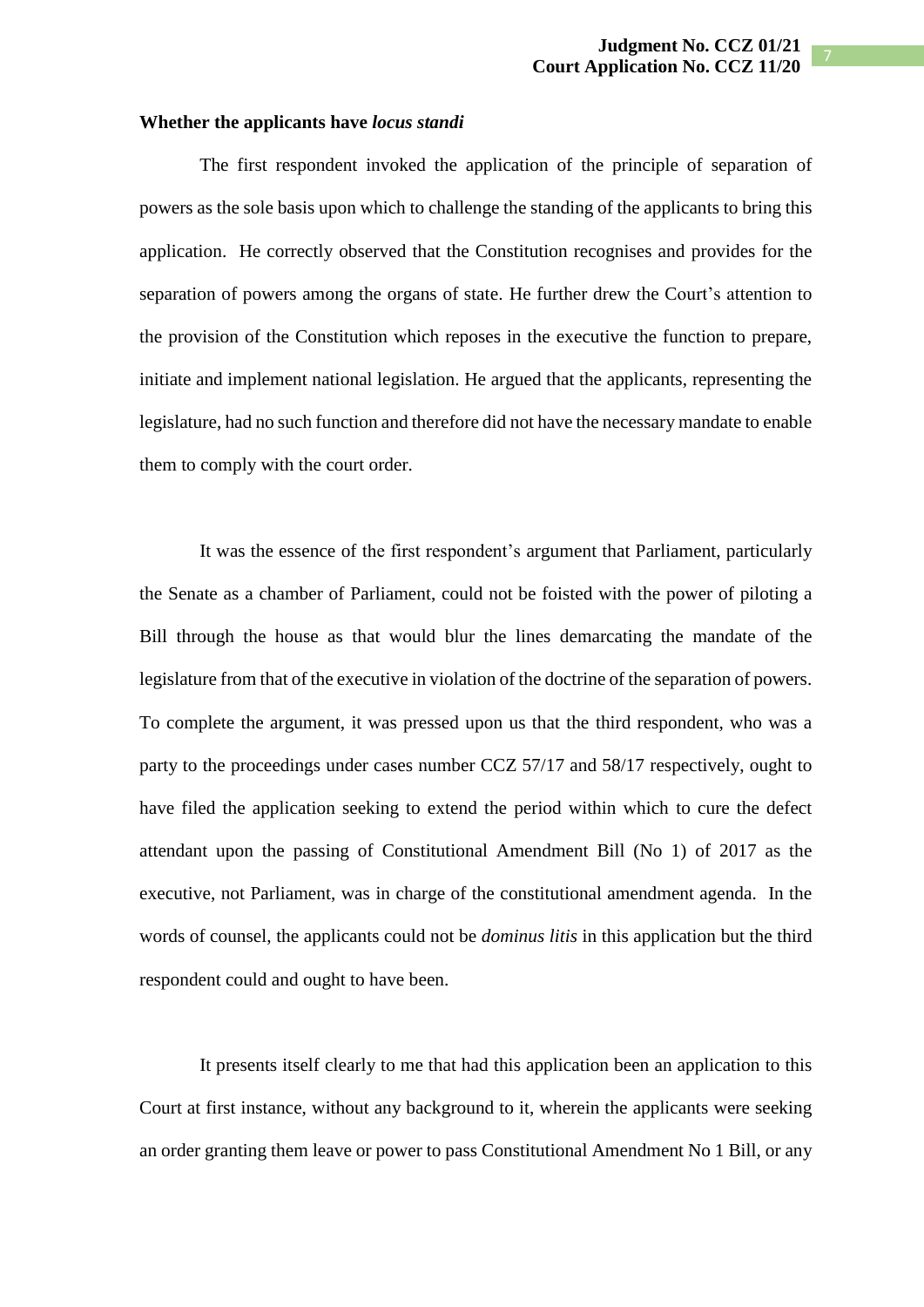other legislation for that matter through the Senate, the first respondent's argument might have detained us.

It is common cause that this application is not an application at first instance. It is not laying out a new cause for our determination. It is based on the two applications that I referred to above. It is seeking to extend the lifespan of part of the order that was given in those earlier proceedings. In a very broad sense, it can and ought to be regarded as a *continuum* of the earlier proceedings.

As indicated above, the background and context to this application are common cause. The applicants, together with the third and fourth respondents, were respondents before this Court under cases number CCZ57/2018 and CCZ58/2018 respectively. Their participation in those proceedings was not and could not have been doubted or challenged as they had been called upon to defend the allegation that the second applicant had failed to fulfil a constitutional obligation. They had the right to be heard in defence of the second applicant in fulfilment of the demands of the *audi alteram partem* rule, an integral principle of natural justice. They partially lost the case but by no means did they lose their standing as parties in the suit. Their status as parties in those proceedings and in proceedings ancillary and connected thereto did not terminate at any stage during or after the proceedings. Once clothed with standing as respondents in the earlier suit, the applicants retained such standing for the present application, which as I have stated above, is a continuation of the cause between the parties.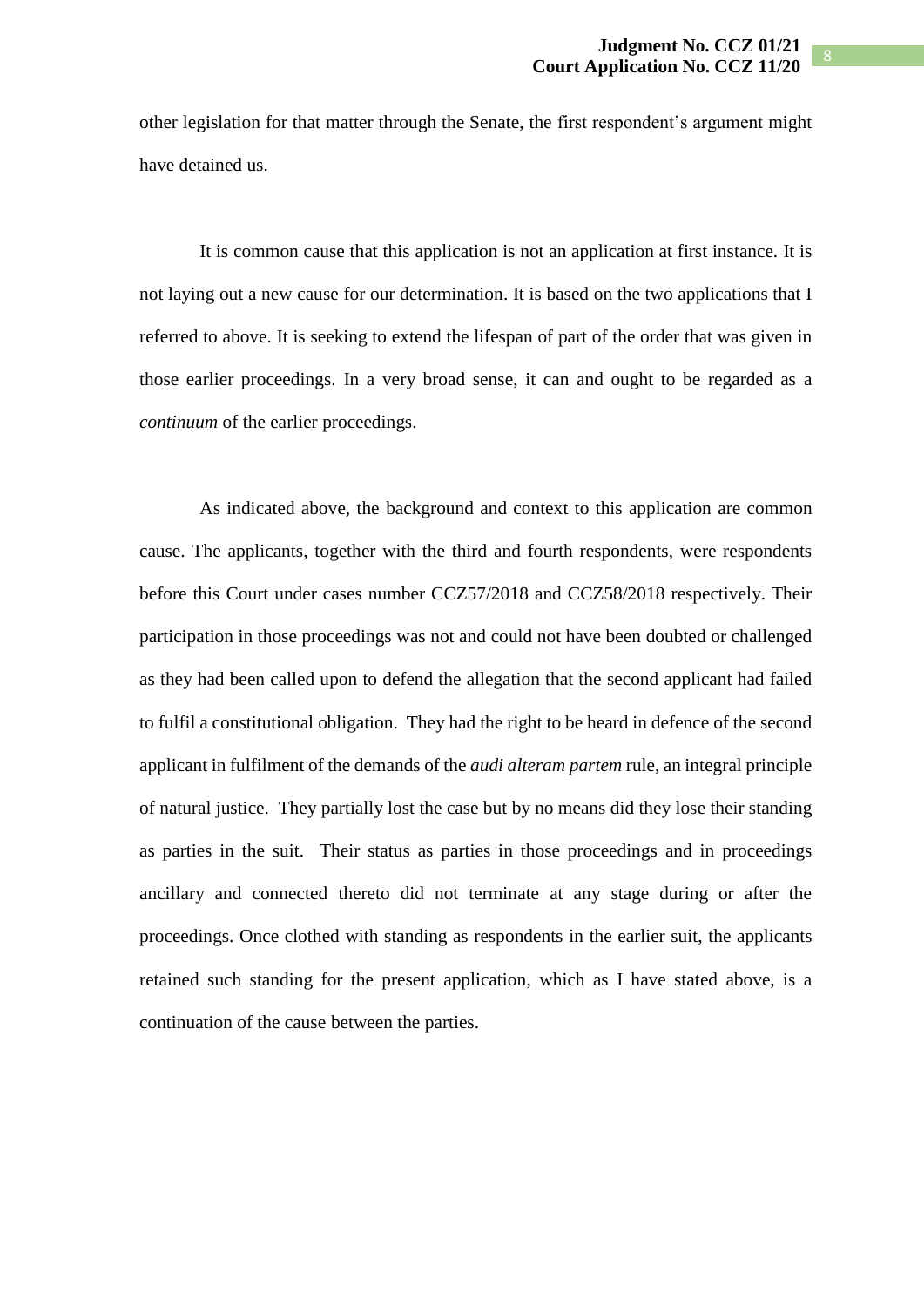9

The doctrine of separation of powers, solely raised in the first respondent's opposing affidavit as the basis of the first point *in limine*, cannot operate to rob the applicants of standing in the circumstances of this matter.

In his written submissions and in oral argument before us, counsel for the first respondent further challenged the *locus standi* of the applicants on the basis that there is no resolution of the second applicant to bring this application on its behalf. Whilst the absence of a resolution to bring the application on behalf of the second applicant would go towards the authority of the persons purporting to represent it rather than the *locus standi of the second aplicant*, I dismiss this contention on the basis that the absence of a resolution authorising the bringing of the application on behalf of the second applicant was not raised in the first respondent's opposing affidavit. It was only raised, and belatedly so, in the heads of argument. It is the time-honoured rule of procedure in our courts that to guarantee a fair trial, the court shall not allow any party to take the other by surprise by raising issues for determination other than in the first appropriate proceeding filed in the suit. For the first respondent, such appropriate proceeding was the opposing affidavit.

It is therefore my conclusion and finding on the first point *in limine* that the applicants have the *locus standi* to bring this application.

I turn to the next issue.

## **Whether the order sought in this application is unconstitutional**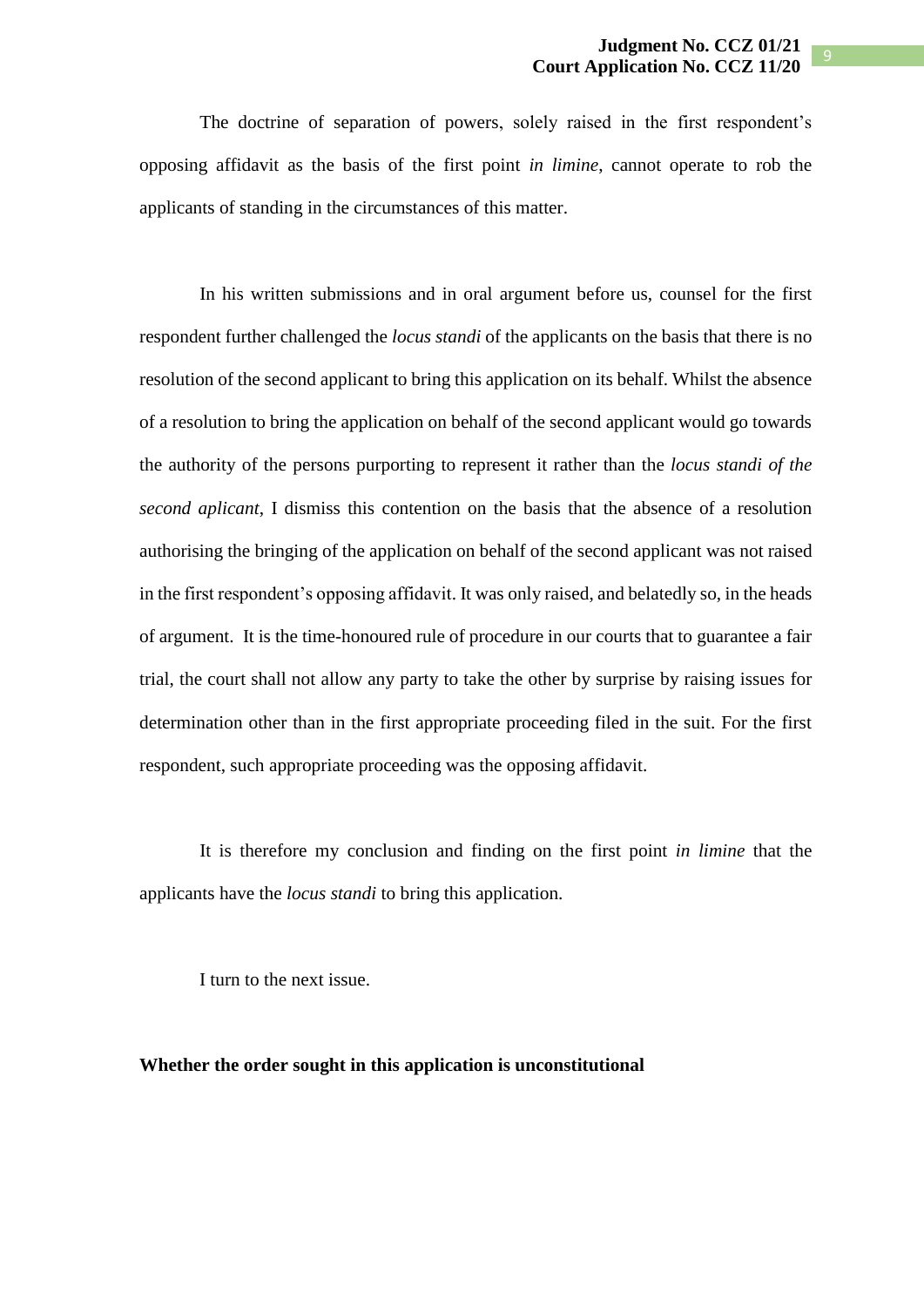It was contended, and spiritedly so, that this Court is hamstrung from issuing the order sought as such an order would be unconstitutional in that it would offend against the provisions of s 147 of the Constitution.

Quite clearly, the argument attacked the alleged constitutionality of the extension sought. It correctly did not seek to attack the constitutionality of the order made on 31 March 2020. This is because the order of the Court given on 31 March 2020 is final, being a decision of an apex court on constitutional matters. It is not subject to any further review or appeal.

The law protecting the integrity of decisions of apex courts is settled. It is an integral principle of the rule of law and is manifest in the doctrine of judicial precedent or *stare decisis*. The rationale of the doctrine is basically the need to ensure certainty in the law and finality in litigation.

In s 167 (1), the Constitution provides that this Court is the apex court in all constitutional matters, while in s 169 (1) it provides that the Supreme Court is the final court of appeal save in matters over which the Constitutional Court has jurisdiction. I digress briefly and for comparative purposes to note that the provisions of 169 (1) in turn form the basis of s 26 of the Supreme Court Act which provides that:

#### "26 **Finality of decisions of Supreme Court**

- (1) There shall be no appeal from any judgment or order of the Supreme Court.
- (2) The supreme court shall not be bound by any of its judgments, rulings or opinions nor by those of any of its predecessors."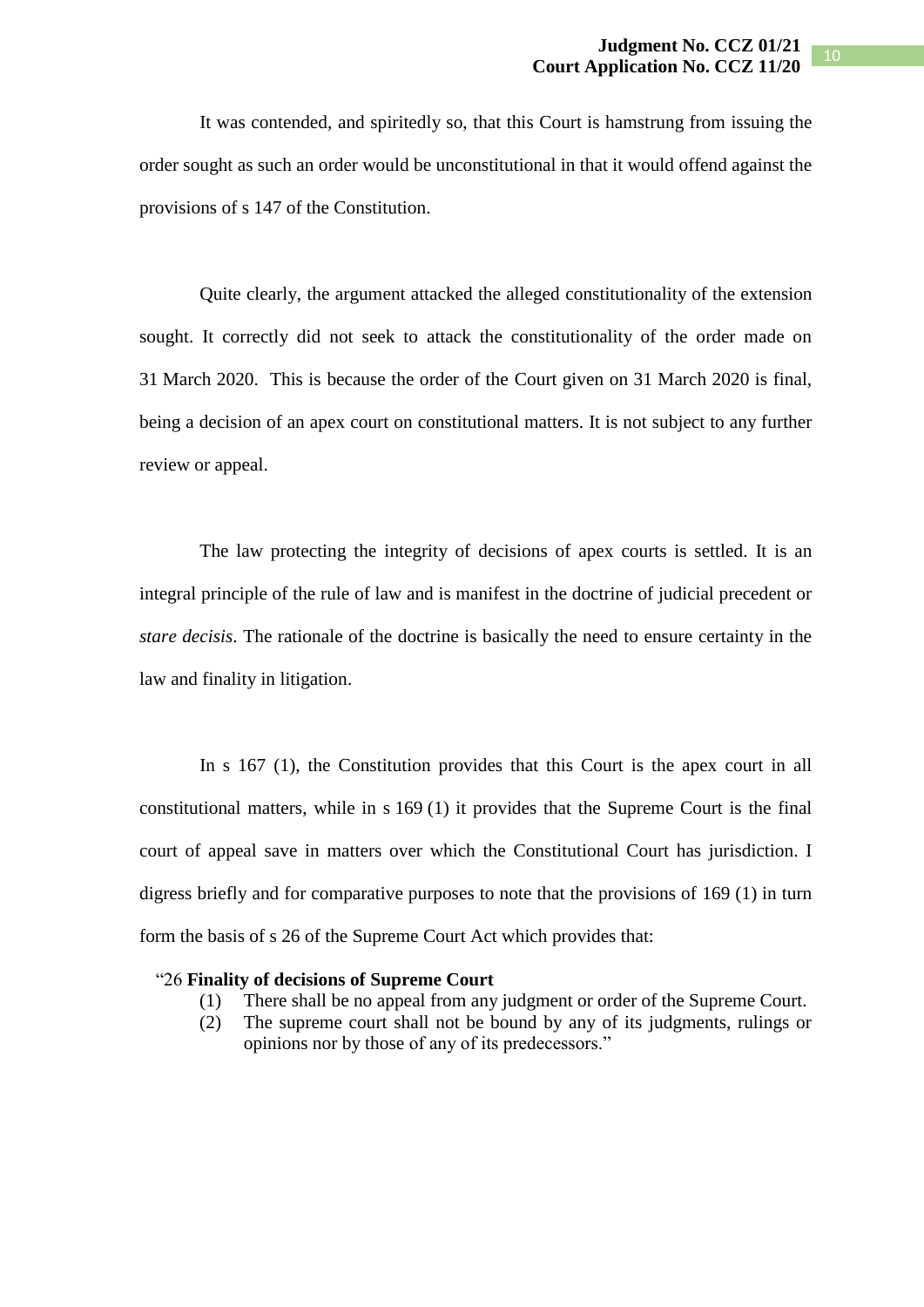Discussing the principles that emerge from the above provision, the Chief Justice in *Lyttton Investments (Private) Limited v Standard Chartered Bank Zimbabwe Limited and Another* SC CCZ 11/18 had this to say at p 22 of the judgement:

"A decision of the Supreme Court on any non-constitutional matter in an appeal is final. No court has power to alter the decision of the Supreme Court on a non-constitutional matter. Only the Supreme Court can depart from or overrule its previous decisions, ruling or opinion on a non- constitutional matter."

Whilst the Constitutional Court Act is yet to be promulgated, the absence of the equivalent of s 26 of the Supreme Court Act for the Constitutional Court is of no import. The words of the Chief Justice in the *Lytton Investments* case (*supra*) on the finality of decisions of the Supreme Court on non-constitutional matters apply with equal force to the finality of the decisions of this Court on all constitutional matters. A decision of the Constitutional Court on a constitutional matter is final. No court has power to alter the decision of the Court. Only this Court can depart from its previous decisions rulings or opinions. I venture to add for emphasis that only this Court, **in a future and appropriate constitutional matter**, may overrule or depart from its previous order. This application is not such a case where the court can overrule or depart from its previous order.

Accepting as we must, that the constitutionality or otherwise of the order made by this Court on 31 March 2020 does not arise for debate and cannot be debated by this Court in this application, the issue that then exercises the mind is how to debate the constitutionality of the order sought in this application without by implication reviewing and debating the constitutionality of the order of 31 March 2020.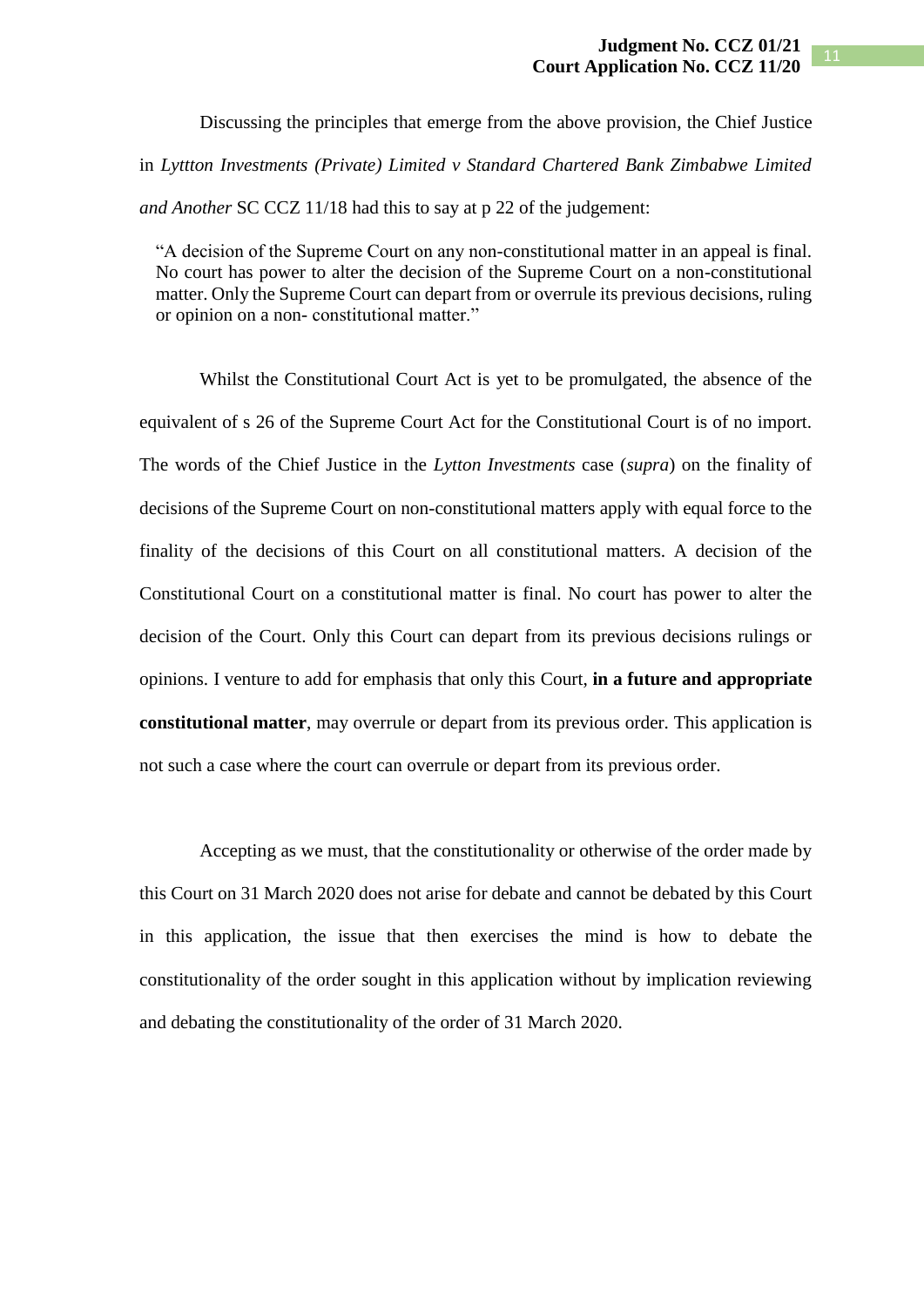I have not been able to find a legal principle by which this can be achieved. This is so because the application before us is not for the issuance of a new or fresh order. It is an application to extend the lifespan of part of the order given on 31 March 2020.

Having failed to find any principle in the circumstances of this application that I can invoke to separate the order sought in this application from the order that was made on 31 March 2020, I am constrained to rule against the second point *in limine,* because it is incompetently raised. Any finding by this Court that the order sought in this application violates the Constitution is by implication a finding that the order of the Court as handed down on 31 March 2020 was unconstitutional. I refrain from making such a finding in deference to the principle protecting the finality of the decisions of the Constitutional Court. The integrity of the decisions of this Court on constitutional matters must be preserved at all times and against all other considerations.

I come to the above conclusion notwithstanding the fact that this Court, like the other organs of state, has an obligation to ensure that the provisions of the Constitution are always venerated. This Court is the guardian of the Constitution. Its role in upholding the rule of law must never be doubted. In this regard I have again been guided by the remarks by the Chief Justice in *Lytton Investments (Private) Limited v Standard Chartered Bank Zimbabwe Limited and Another* (supra) where he had this to say about the Constitutional Court:

"The court is a specialised institution, specifically constituted as a constitutional court with the narrow jurisdiction of hearing and determining constitutional matters only. It is the supreme guardian of the Constitution and uses the text of the Constitution as its yardstick to assure its true narrative force. It uses constitutional review predominantly, albeit not exclusively, in the exercise of its jurisdiction."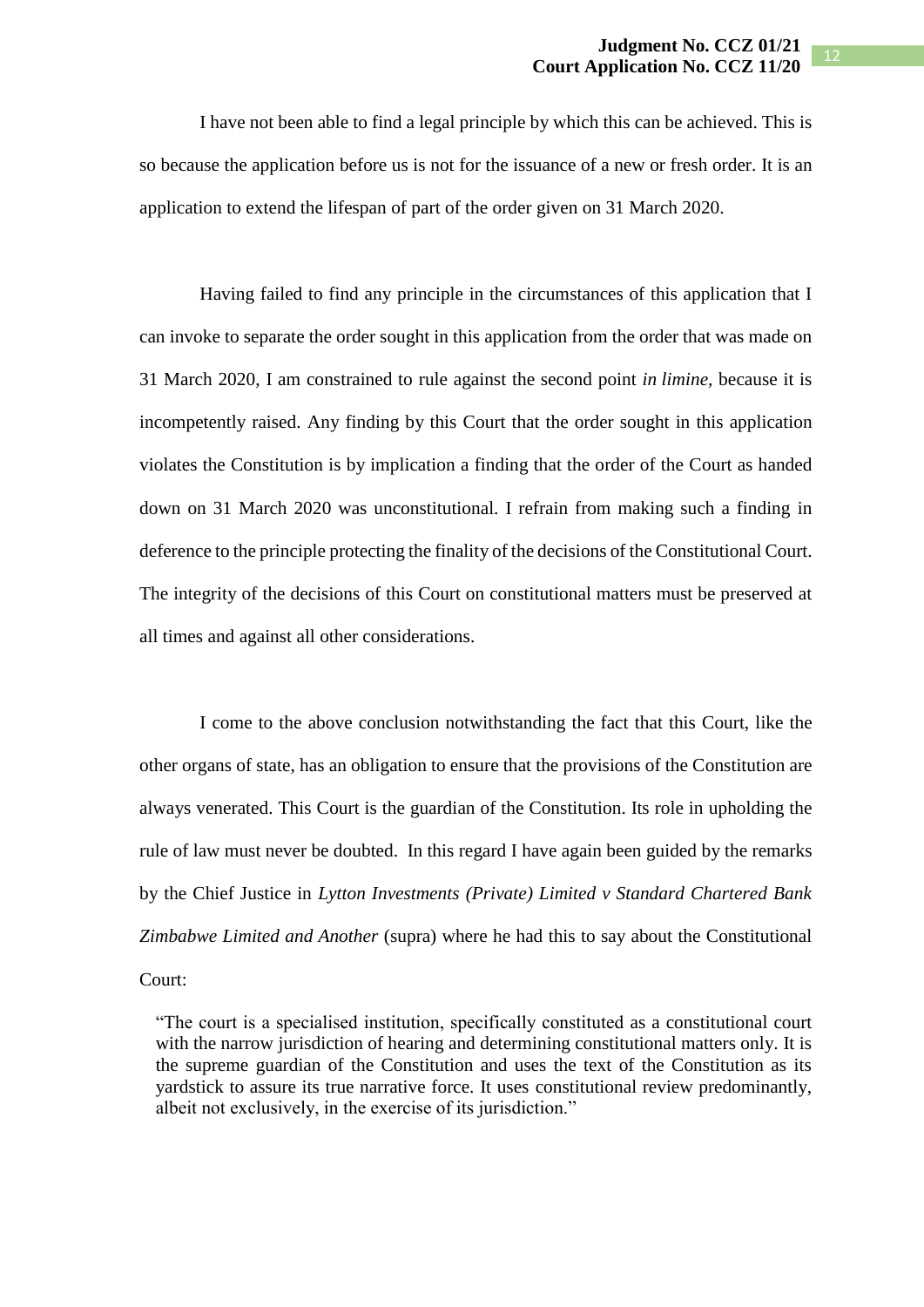Whilst being keenly aware of the challenges facing the order of this Court as granted on 31 March 2020, the principle preserving the integrity of the decisions of this Court and protecting the finality of decisions of this Court as the apex court on constitutional matters, itself a constitutional precept, must hold sway against all other considerations in this matter. In adopting the stance that I have, I take solace from the fact that the constitutionality of the order of 31 March 2020, whist not debatable in this application, may be debated in an appropriate matter in the future, where the interpretation of s 147 of the Constitution is the cause of action. The order of 31 March 2020, whilst final, is not binding on this Court.

It is therefore my conclusion in relation to the second preliminary issue that the constitutionality of the order sought in this application does not arise for determination in this matter as any such determination will entail revisiting and reviewing the earlier decision of this Court made in the same matter.

I now proceed to determine the last issue.

**Whether the applicants have made out a case for the extension of time within which the Senate is to vote Constitutional Amendment Bill (No 1) in accordance with the Constitution**

The applicants' case is simple. It is based on facts that are largely common cause.

The order of this Court was handed down on 31 March 2020. A national lockdown in response to the corona virus pandemic took effect on 1 April 2020. The Senate commenced sitting on 5 May 2020 after the second applicant was declared to be an essential service. The regulations in force then did not allow gatherings of more than 50 persons. On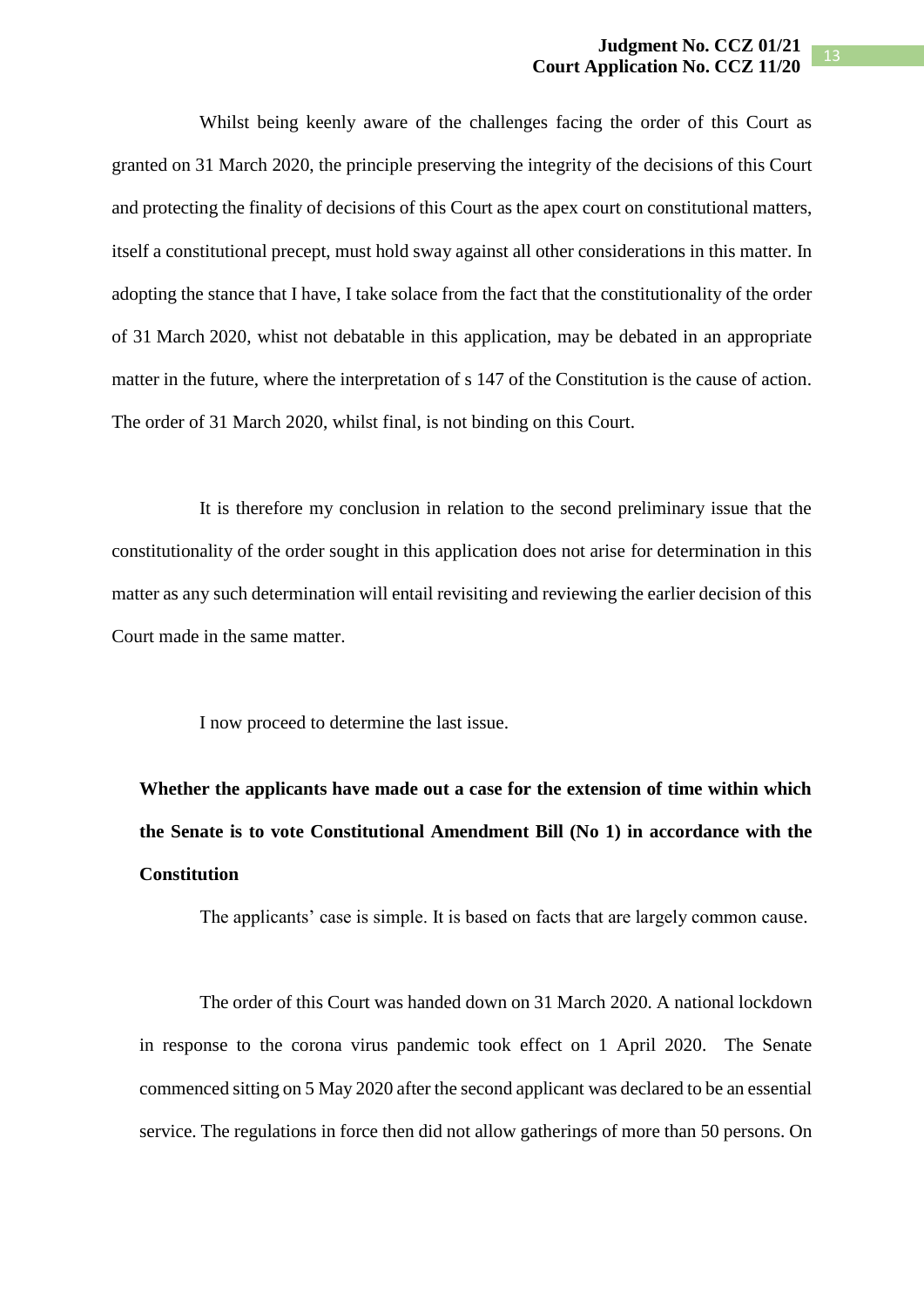the basis of these facts, the applicants seek for more time within which to comply with the directive.

An application for time within which to comply with an order of court is akin to an application for extension of time within which to comply with a rule of court. The factors that a court takes into consideration are well known. They include the length of the delay and the reasonableness of the explanation for the delay.

The argument by the first respondent that the Senate did meet with the requisite quorum on a number of days loses sight of the fact that the relevant regulations did not permit such meetings and any business transacted at such meetings risked being challenged as being in violation of the law. This court cannot recognise that Parliament could have met in violation of the law.

In my view, the delay by the applicants was not inordinate and the explanation for the delay is reasonable.

The extension must be granted.

Regarding costs, there appears to be no justification for departing from the general rule against making an order of costs in constitutional matters. None has been pressed upon us by the applicants.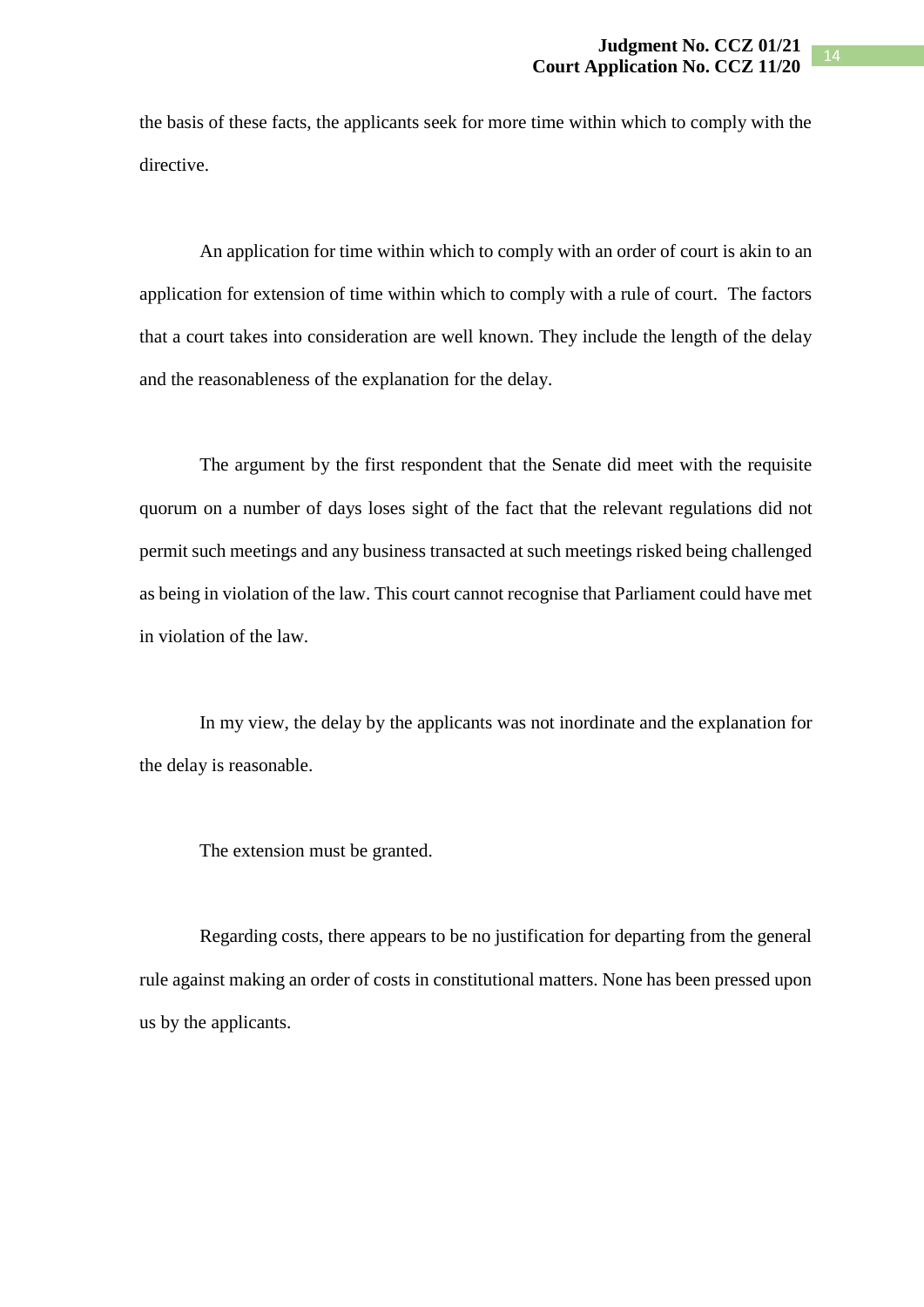# **Disposition**

In view of the delay that has already ensued in deciding the fate of Constitutional Amendment Bill No. 1 of 2017, it is not desirable that the uncertainty in the supreme law remains for much longer. A period of ninety days will be sufficient to enable the second applicant to put its house in order regarding the proper constitutional procedures to adopt in the circumstances of this matter.

Accordingly, I make the following order:

- 1. The application is granted.
- 2. The period referred to in paragraph (b) of the order handed down on 31 March 2020 is extended by a further ninety days from the date of this order.
- 3. Each party shall bear its own costs.

## **GOWORA AJCC :**

I have perused the judgment of my learned sister MAKARAU AJCC. I do not intend to set out the facts pertaining to the application before the court as she has set those facts out succinctly. I am constrained to disagree with my learned sister judge on certain aspects of the application and the conclusions she has reached in respect of the same.

I agree with her conclusions as to the jurisdiction of the court as constituted to hear the matter. In my view, her conclusions as to the jurisdiction of the court as constituted is in accordance with the provisions of s 166 of the Constitution.

I turn to the substance of the matter.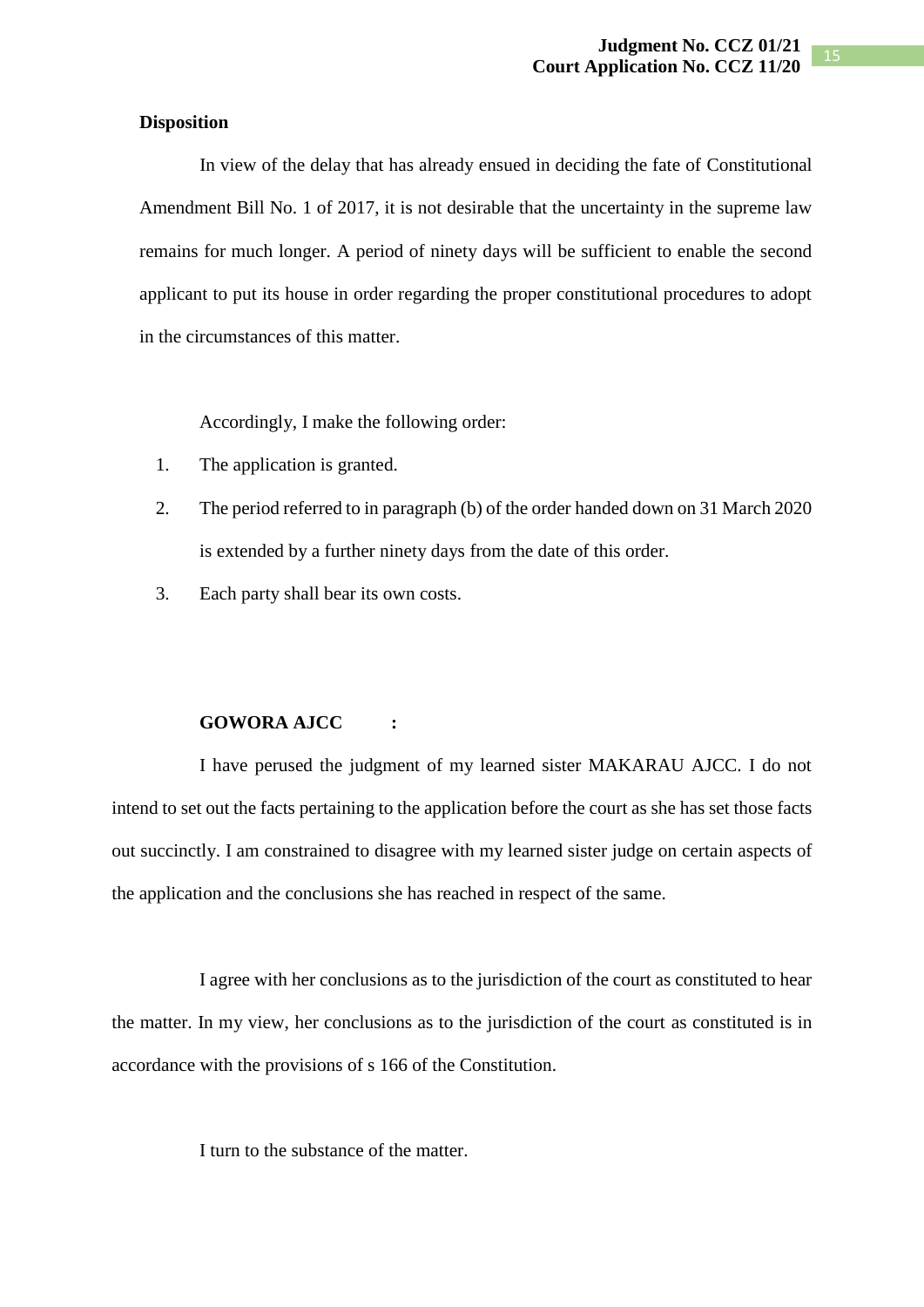The first respondent raised two points *in limine*, the first being that the applicants herein lack the requisite the *locus standi* to bring the application. The second point *in limine* raised was to the effect that the application is itself unconstitutional.

MAKARAU AJCC found that the applicants do in fact have the necessary locus standi to bring the application and I have no further comments to make on that issue.

As to the second point, my learned sister dismissed the challenge to the constitutionality of the application and went on to find that the applicants had made out a case for the grant of the application. It is the finding of the constitutionality of the application and the consequential grant of the order sought that I respectfully disagree with. In my respectful view, the application is unconstitutional as argued and the grant of the application consequent thereto cannot be sustained.

My reasons for dissenting with my learned sister are the following.

It is not in dispute that on 31 March 2020 the Constitutional Court sitting as a full bench declared that the passing of Constitutional Amendment Bill No 1 of 2017 by the Senate on 1 August 2017 was inconsistent with the provisions of the Constitution. The proceedings by the Senate of the day in question were set aside. The Senate was directed **to conduct a vote** in accordance with the procedure for amending the Constitution within one hundred and eighty days from the date of the order. This was not done which is the reason for the application to court for an extension of time **to conduct the vote**. (the emphasis is mine)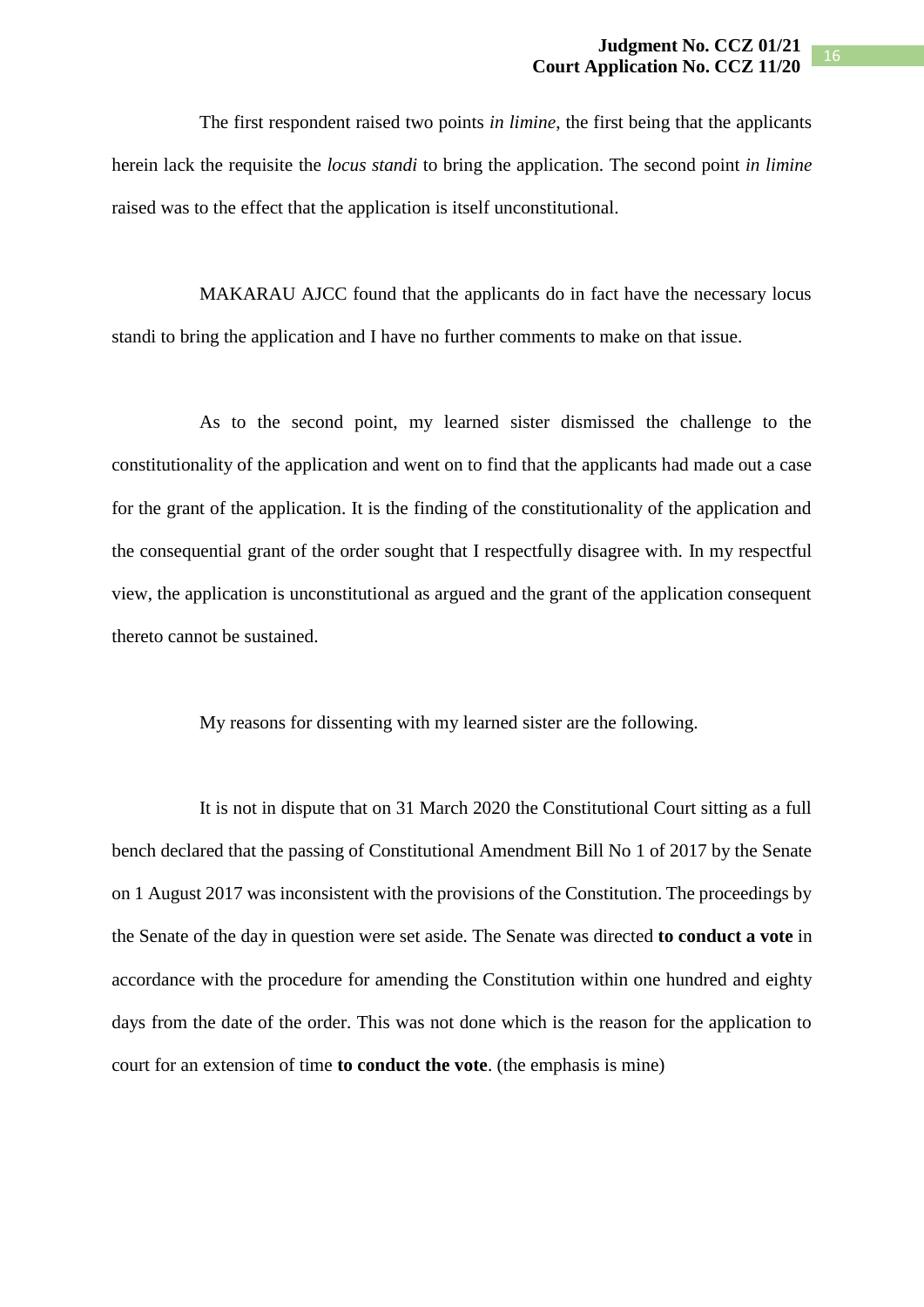In my view the order of 31 March 2020 is not an issue for determination before the court. What is critical is the effect that section 147 of the Constitution has on the application before us.

In its judgment of 21 March 2020 the full bench found as a fact that Amendment Bill Number 1 had not been passed in accordance with the requirements of the Constitution. The required number of votes to pass the bill were short resulting in the bill failing to pass the test. As a result the bill did not become law.

The first respondent has raised as a point in limine the application of s 147 to this application. He contended that as the bill never became law, in essence it must be considered as a pending bill under s 147. On a proper construction of the section, once it is accepted that it was pending, did not pass into law, it therefore stands to reason, so the argument goes, that the must have lapsed when Parliament was dissolved in July 2018.

It is common cause that Parliament was dissolved in July 2018 to make way for general elections which took place on 31 July 2018. Section 147 which the first respondent relies on the argument that the order sought is unconstitutional reads as follows:

# **"147 Lapsing of Bills, motions, petitions and other business on dissolution of Parliament**

On the dissolution of Parliament, all proceedings pending at the time are terminated, and every Bill, motion, petition and other business lapses."

As a result of the declaration of invalidity by this Court, Constitutional Amendment Bill No 1 never became law. By parity of reasoning it would then revert to a bill pending before the Senate for the conduct of a proper vote as directed by this court. It was inevitably affected by the dissolution of Parliament in that it automatically lapsed. I am not dwelling on when the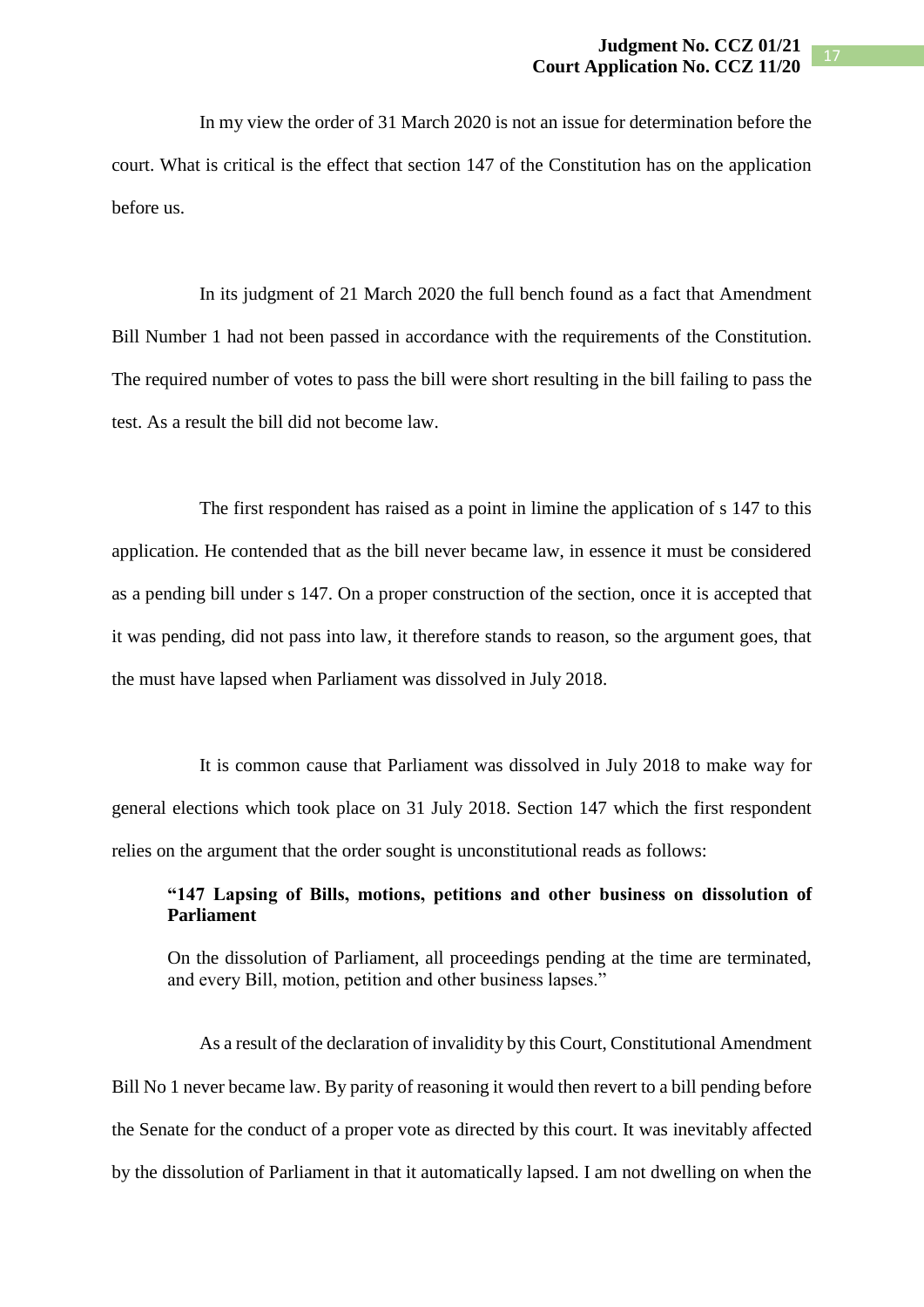order was granted. It was invalid by process of law from not having been passed in accordance with the Constitution. Thus, there is no bill to debate and vote on. The Senate would have to commence the process afresh following the setting aside of the proceedings by which the invalid votes were garnered.

Section 147 must be given effect to. There is no bill left to debate. Any attempt by the Senate to debate and vote a bill that has lapsed by operation of law is in violation of the Constitution itself. The Constitution protects itself. Section 2 tells us so in clear and unequivocal terms. It provides:

#### **"2 Supremacy of Constitution**

**(1) This Constitution is the supreme law of Zimbabwe and any law, practice, custom or conduct incon-sistent with it is invalid to the extent of the inconsistency.** 

**(3) The obligations imposed by this Constitution are binding on every person, natural or juristic, includ-ing the State and all executive, legislative and judicial institutions and agencies of government at every lev-el, and must be fulfilled by them."**

On a proper construction of the above section, if Senate is availed the opportunity to sit, debate and vote on a bill that is no longer in existence would be to violate the Constitution itself. A vote on a bill that has been declared by s 147 as having lapsed by virtue of the dissolution of Parliament would in my view be inconsistent with s 147. I wish to quote with respect the view expressed by PATEL JA, in *Judicial Services Commission v Zibani & Ors* SC  $68/17$  to the following effect:

"Supremacy of the Constitution

It is axiomatic that Zimbabwe is a constitutional in contradistinction to a parliamentary democracy. See *Biti & Anor* v *Minister of Justice Legal and Parliamentary Affairs & Anor* 2002 (1) ZLR 177 (S) at 190A-B. This fundamental principle and its concomitant legal ramifications and obligations are codified in s 2 of the Constitution as follows: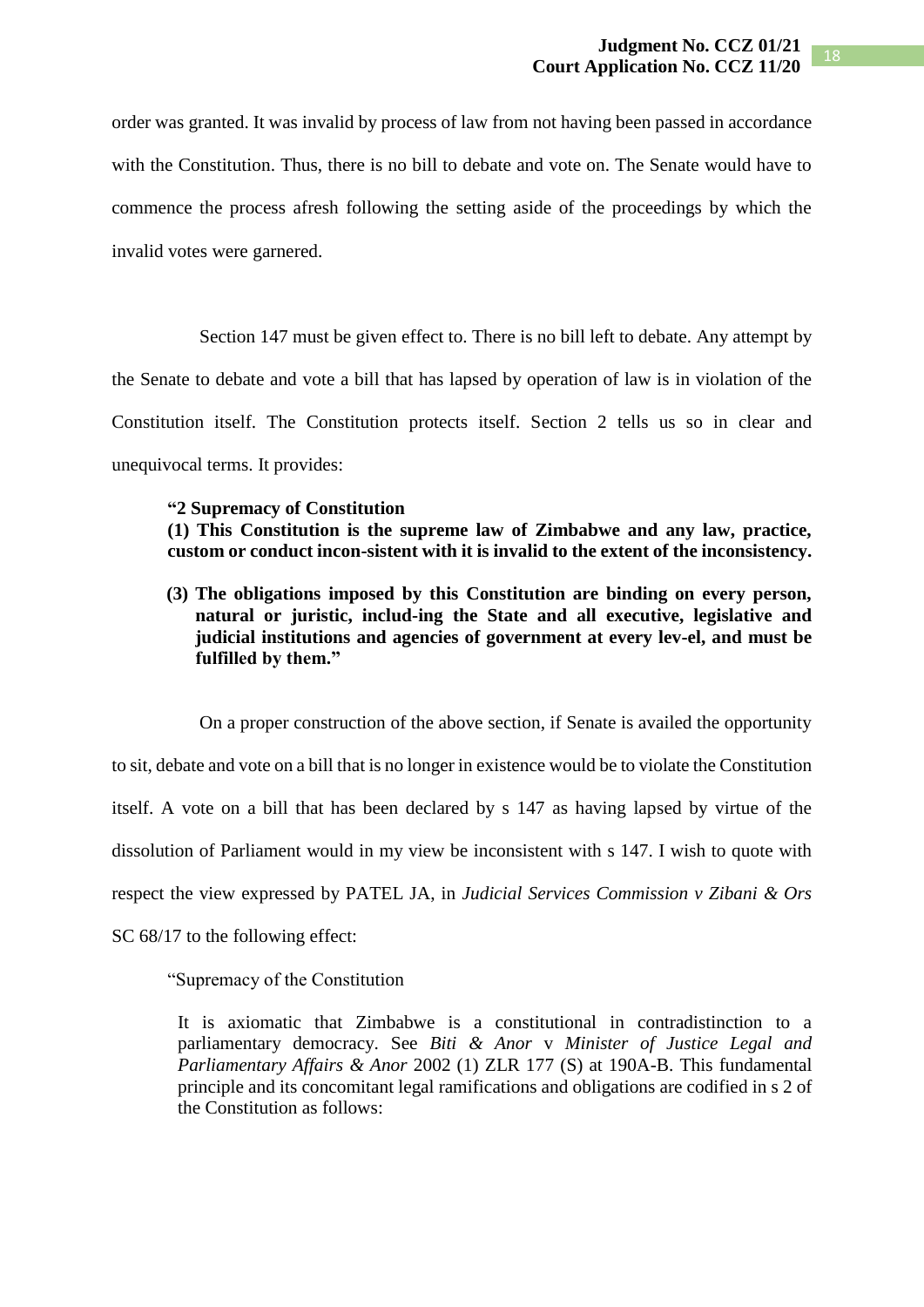'(1) This Constitution is the supreme law of Zimbabwe and any law, practice, custom or conduct inconsistent with it is invalid to the extent of the inconsistency.

(2) The obligations imposed by this Constitution are binding on every person, natural or juristic, including the State and all executive, legislative and judicial institutions and agencies of government at every level, and must be fulfilled by them.'

Section 3 of the Constitution enshrines the founding values and principles of Zimbabwe. In its relevant parts it provides that:

'(1) Zimbabwe is founded on respect for the following values and principles—

- (*a*) supremacy of the Constitution;
- (*b*) the rule of law;
- (*c*) fundamental human rights and freedoms;
- (*d*) …;
- (*e*) …;
- (*f*) …;
- (*g*) …;
- (*h*) good governance; and
- $(i)$

(2) The principles of good governance, which bind the State and all institutions and agencies of government at every level, include—

- (*a*) …;
- (*b*) …;
- (*c*) …;
- (*d*) …;
- (*e*) observance of the principle of separation of powers;
- (*f*) respect for the people of Zimbabwe, from whom the authority to govern is derived;
- (*g*) transparency, justice, accountability and responsiveness;
- (*h*) …;
- (*i*) …;
- (*j*) …;
- (*k*) …; and
- (*l*) ….'

By virtue of the foregoing principles, the Constitution demands strict compliance with its substantive provisions and all laws enacted under its aegis. It also demands meticulous adherence to the procedures and processes prescribed under the Constitution. These principles bind everyone, including the appellant which, as an executive institution, is expressly bound to comply with the substantive and procedural requirements of the Constitution."

When one has regard to the comments of PATEL JA above, it becomes obvious

that the Constitution demands strict compliance with all its provisions and one such provision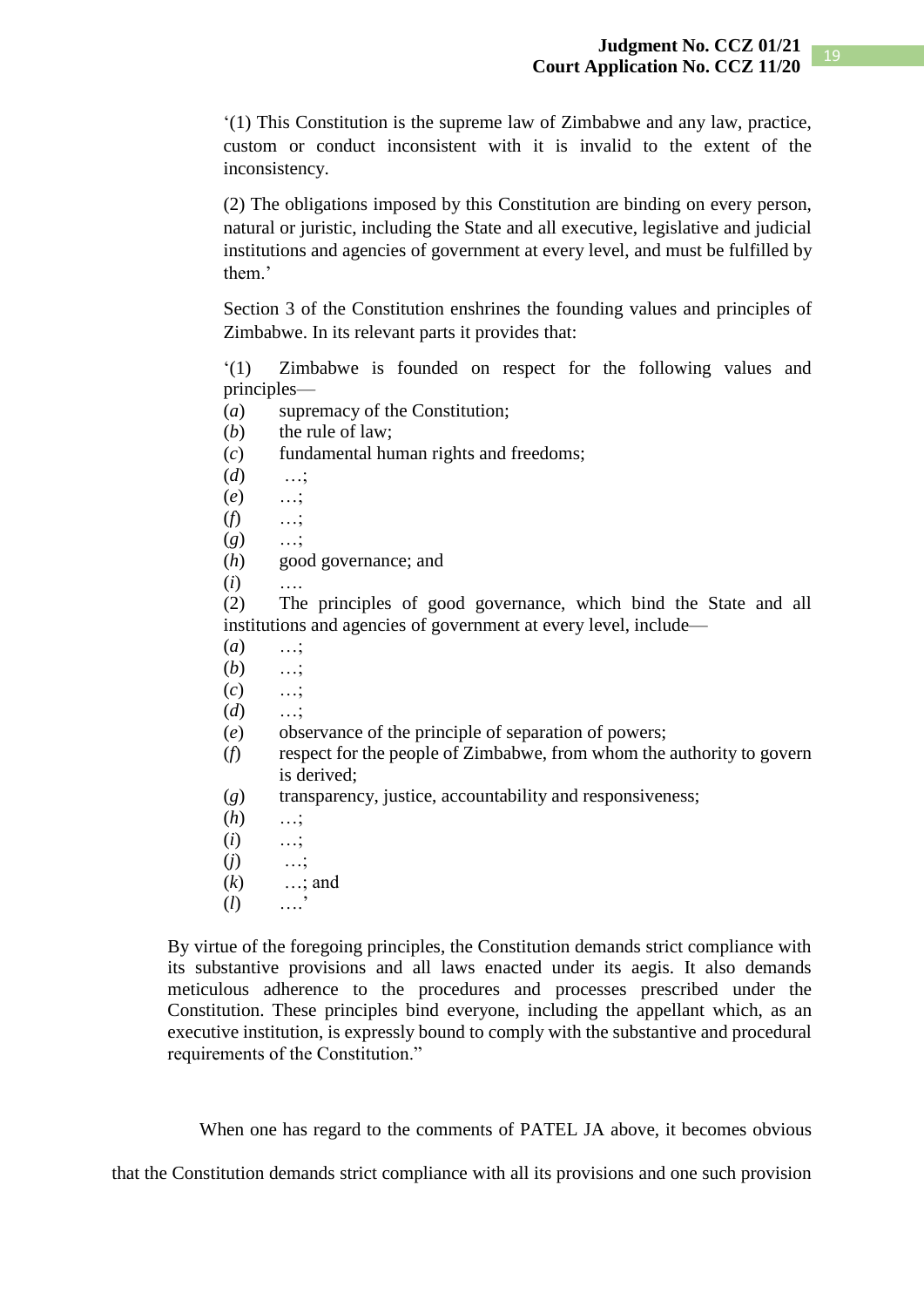is s 147. It impacts on procedures in Parliament. Where processes demanded of Parliament are found not to be in strict adherence with the requirements of the Constitution then those processes must be adjudged as having been inconsistent with the Constitution.

Currie & De Waal,<sup>1</sup> in discussing s 2 of the South African Constitution, an exact replica of section 2 of our own Constitution, make the observation that:

"The first principle, constitutional supremacy, dictates that the rules and principles of the Constitution are binding on all branches of the state and have priority over any other rules made by government, the legislature or the courts. Any law or conduct that is not in accordance with the Constitution, either for procedural or substantive reasons, will therefore not have the force of law. Section 2 of the Constitution gives expression to the principle of Constitutional supremacy. It states that the 'Constitution is the supreme law of the Republic; law or conduct inconsistent with it is invalid, and the obligations imposed by it must be fulfilled'."

The process by which the Senate passed Amendment Bill No 1 of 2017 was found by the Court as having been in violation of the strict requirements of the Constitution. In this instance, to order the Senate to conduct "a vote on Bill No 1 of 2017" would be to order as a court the doing of conduct which the Constitution itself has proscribed as being inconsistent with its own provisions. In effect it would be a negation of the principle of constitutional supremacy. There is no Bill to debate or conduct a vote on. S 2 (2) requires that all persons including judicial institutions observe and abide by the obligations set out in the Constitution. Therefore to the extent that the court would be inclined to grant an order extending the time frame in which the Senate is given leave to debate a bill that is no longer inexistence by virtue of s 147 would be to give effect to an order that is inconsistent with s 147. This in my view, is impermissible.

**.** 

<sup>&</sup>lt;sup>1</sup> The Bill of Rights Handbook 6ed, p9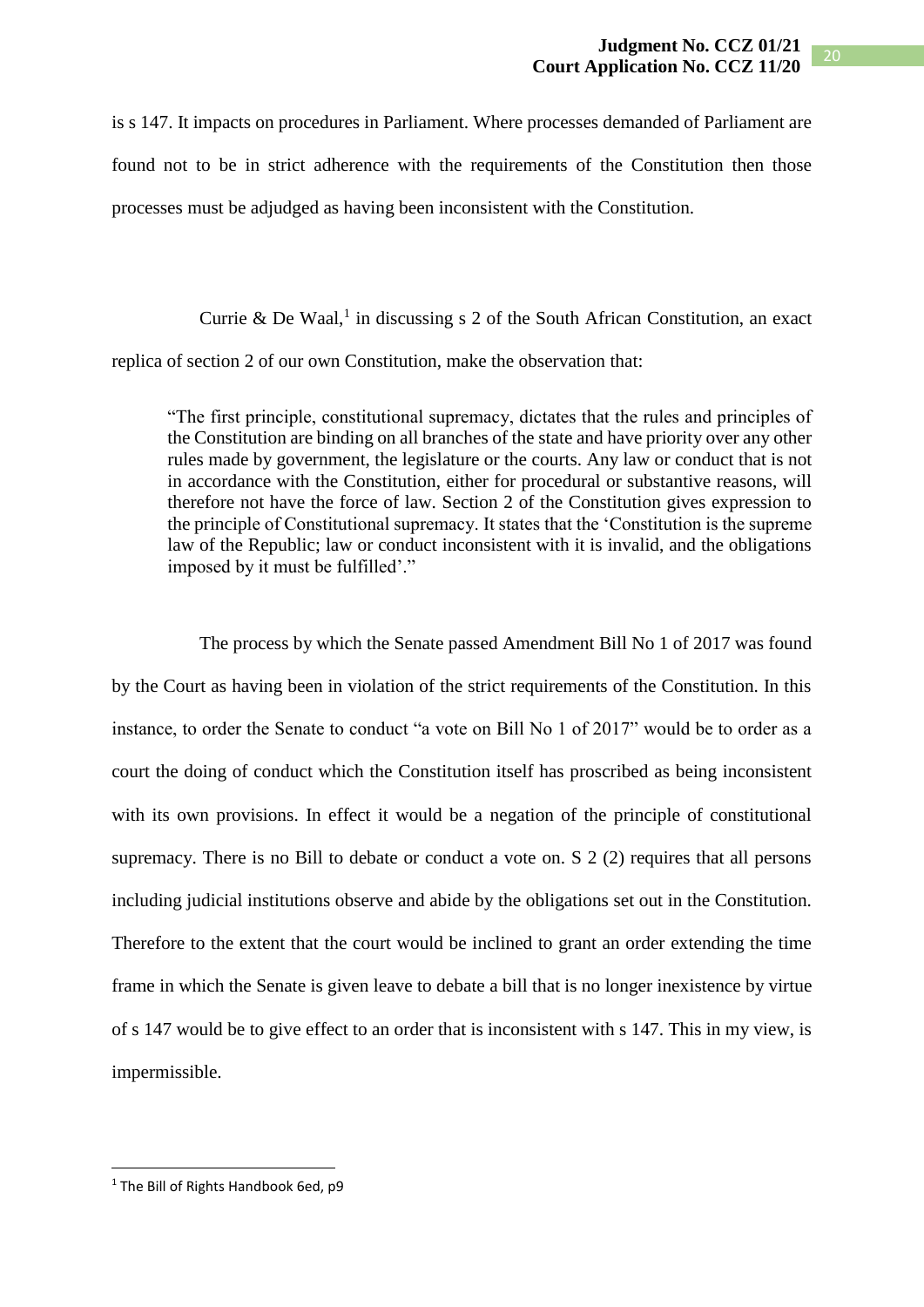Turning to the issue of the finality of orders of the court, I would not disagree with my learned sister on her conclusions. The orders of the court are final. However, in this instance the order of 31 March 2020 by this court is not an issue for debate. Neither party sought to depart from the order. The applicants approached the court seeking an indulgence for the due performance by them of certain directions emanating from the order in question. The contention on the part of the first respondent, as I understand it, is that the direction can no longer be given effect to by virtue of the lapse of the bill by operation of law. The order is not being interfered with in any manner. It is extant. The time frame within which the applicants could have availed themselves of the lifeline given to them under the order having elapsed, and the bill itself having lapsed the direction cannot be given effect to. This application cannot resuscitate something that has expired.

The first respondent has not touched on the order itself. All that has been argued is that the indulgence sought can no longer be granted due to the provisions of s 147. Therefore the contention made is that the grant of the indulgence is itself inconsistent with the Constitution.

I must agree with the first respondent. The order of invalidity as regards the bill cannot be ignored. This is the first premise in the consideration of the application. It was adjudged as being invalid. That said the bill cannot be resuscitated through this application. It lapsed by operation of law. The grant of the application in these circumstances would be inconsistent with the Constitution. A refusal to grant the application has no impact on the order of 31 March 2020.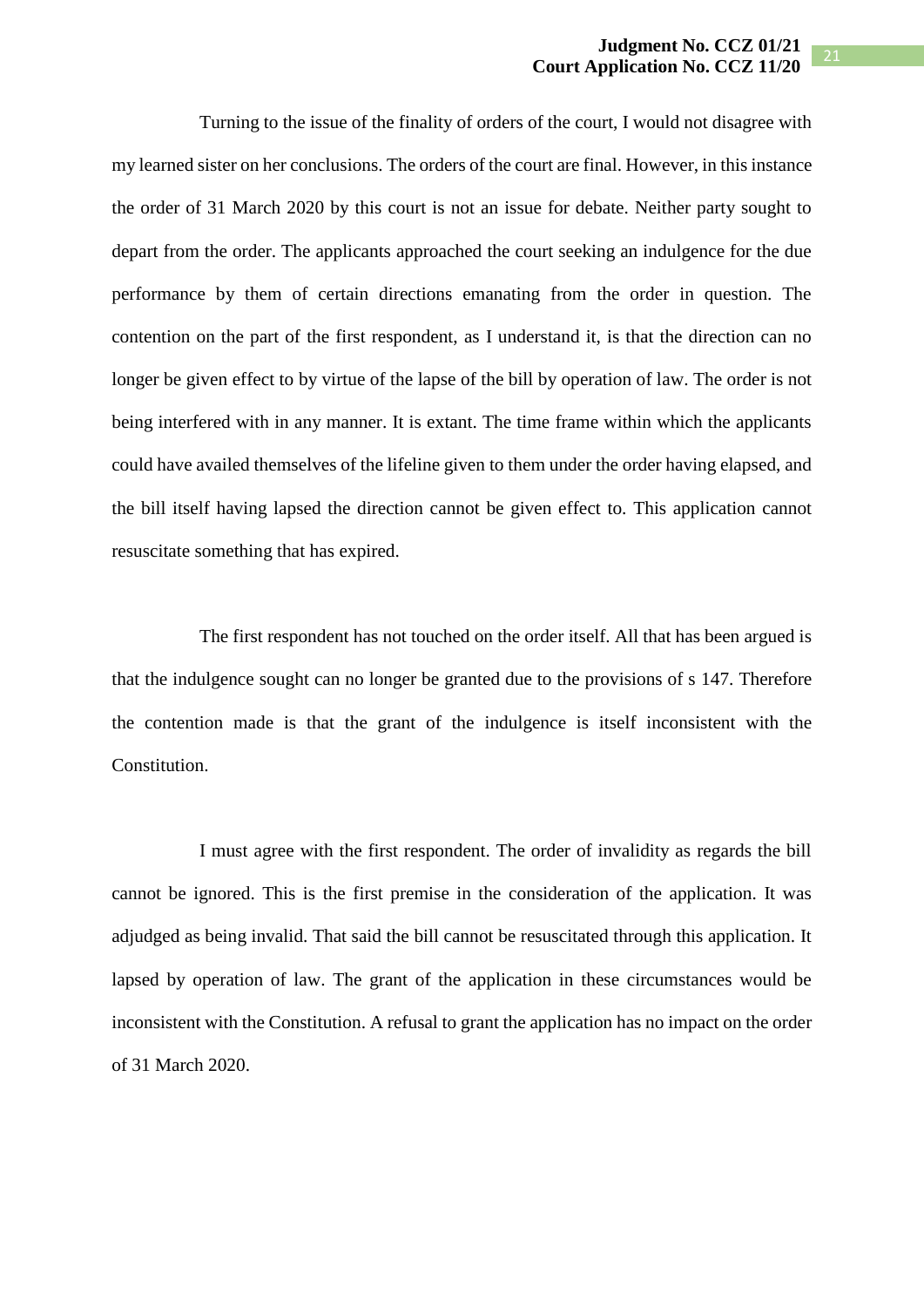For the above reasons, it is my view that the application should be dismissed with no order as to costs.

**PATEL AJCC:** I have read and carefully considered the lead judgment and dissenting opinion of my learned sisters, Makarau AJCC and Gowora AJCC, respectively. I find myself in the invidious position of having to agree with both, substantially in respect of the former and partially as regards the latter.

The critical issue in contention concerns the second point *in limine* taken by the first respondent, to the effect that the order sought in this application is unconstitutional as it will offend the provisions of s 147 of the Constitution. Section 147 stipulates that:

"On the dissolution of Parliament, all proceedings pending at the time are terminated, and every Bill, motion, petition and other business lapses."

In dismissing the second point *in limine*, Makarau AJCC concludes that "the constitutionality of the order sought in this application does not arise for determination in this matter as any such determination will entail revisiting and reviewing the earlier decision of this Court made in the same matter". On the other hand, Gowora AJCC takes the position that the Constitution Amendment Bill (No. 1) of 2017 "was inevitably affected by the dissolution of Parliament in that it automatically lapsed" and that "there is no bill to debate and vote on". The learned judge accordingly concludes that "the bill cannot be resuscitated through this application. It lapsed by operation of law. The grant of the application in these circumstances would be inconsistent with the Constitution".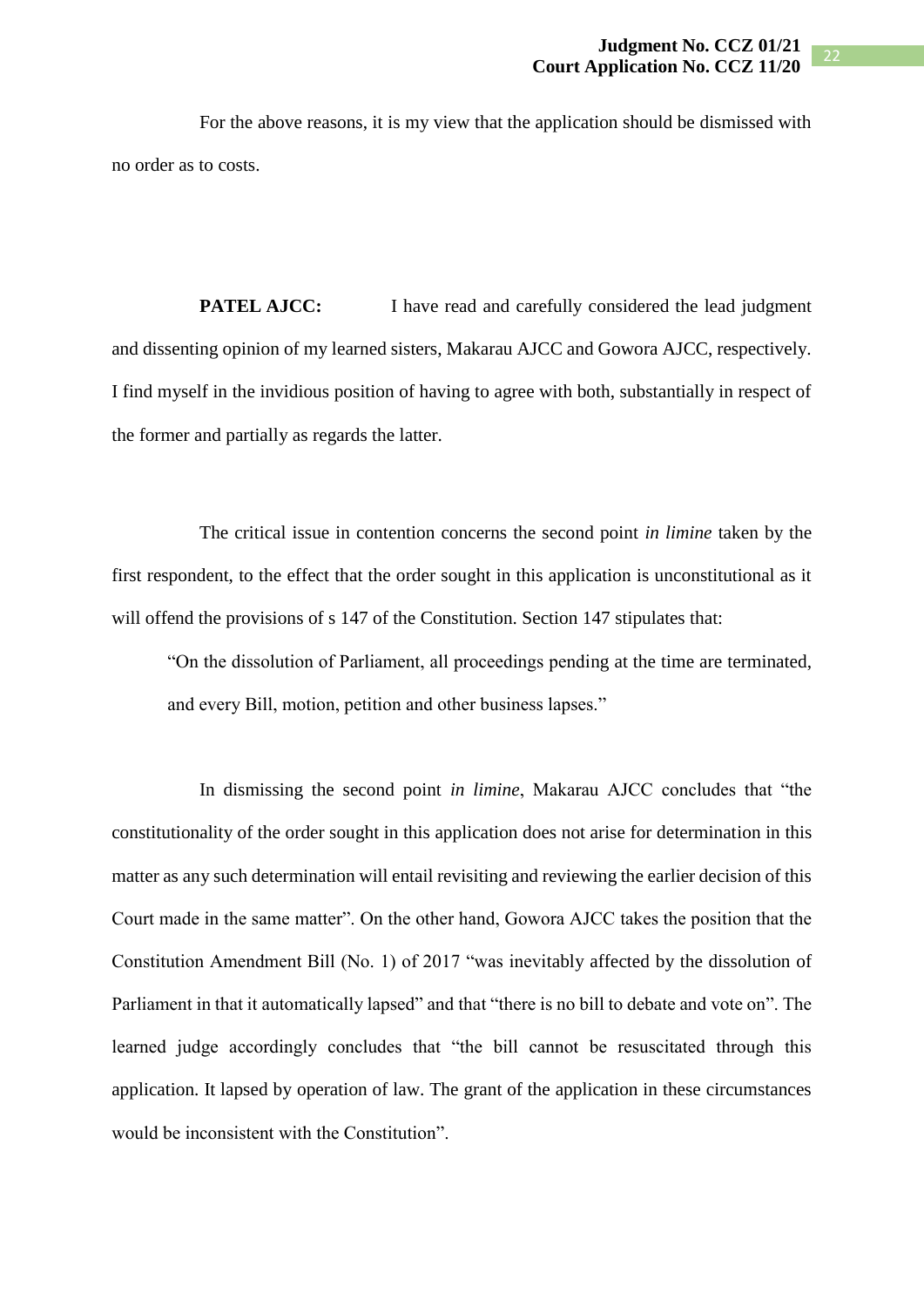I cannot but agree with Gowora AJCC that the supremacy of the Constitution, as enshrined in s 2 of the Constitution, dictates that any law, practice, custom or conduct that is inconsistent with the supreme law is invalid to the extent of the inconsistency. The ineluctable consequence of this principle is that anything done by Parliament that is contrary to the provisions of the Constitution, including s 147, would be invalid and unconstitutional to the extent of such inconsistency. Nonetheless, in the particular circumstances of this matter, despite the clear substantive implications of s 2 of the Constitution, I am inclined to concur with the predominantly procedural stance adopted by Makarau AJCC in the determination of this application. I do so for the following reasons and in accordance with the principles that she has fully and ably expounded.

It must be emphasised that the order granted by this Court on 31 March 2020 is nothing less than a final order. As such, it may only be reviewed or overruled by this Court in a separate and distinct matter that might arise for determination in the future, where such departure is appropriate and justified. It cannot be departed from in the same matter, as is the case with the application before us, wherein the original cause of action has remained unaltered. In my view, the same considerations must also apply to any extension of the original order, founded on the same cause of action and granting essentially the same relief. It follows that the constitutionality of the order sought by the applicants *in casu* cannot be challenged or debated in this particular application. It also follows that there is nothing to preclude the grant of the indulgence and relief sought by the applicants, which relief is apparently unassailable on the merits.

Having taken the position that I have, I am nevertheless constrained to caution that their success in this application does not constitute any licence for the applicants to violate the